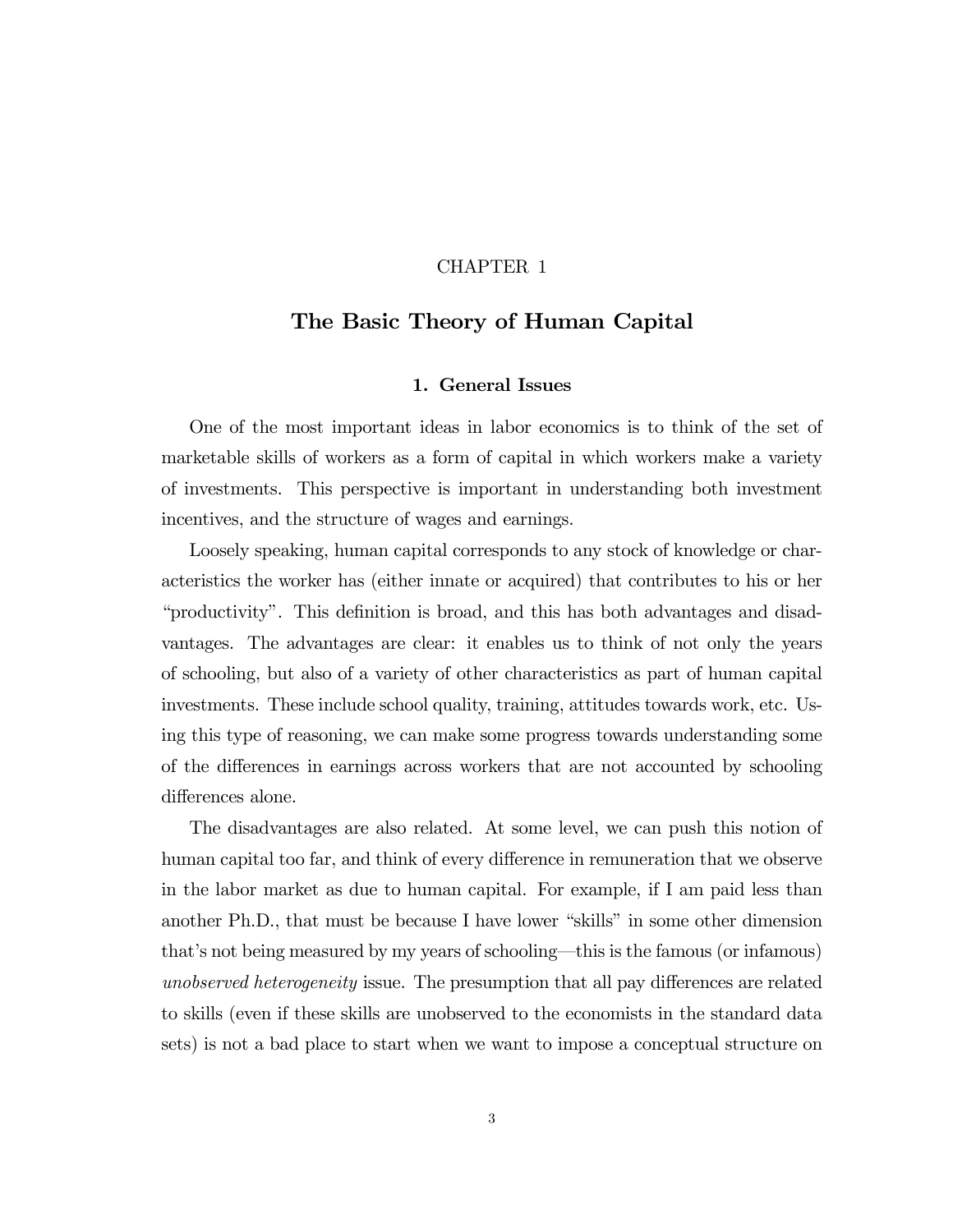empirical wage distributions, but there are many notable exceptions, some of which will be discussed later. Here it is useful to mention three:

- (1) Compensating differentials: a worker may be paid less in money, because he is receiving part of his compensation in terms of other (hard-to-observe) characteristics of the job, which may include lower effort requirements, more pleasant working conditions, better amenities etc.
- (2) Labor market imperfections: two workers with the same human capital may be paid different wages because jobs differ in terms of their productivity and pay, and one of them ended up matching with the high productivity job, while the other has matched with the low productivity one.
- (3) Taste-based discrimination: employers may pay a lower wage to a worker because of the worker's gender or race due to their prejudices.

In interpreting wage differences, and therefore in thinking of human capital investments and the incentives for investment, it is important to strike the right balance between assigning earning differences to unobserved heterogeneity, compensating wage differentials and labor market imperfections.

## 2. Uses of Human Capital

The standard approach in labor economics views human capital as a set of skills/characteristics that increase a worker's productivity. This is a useful starting place, and for most practical purposes quite sufficient. Nevertheless, it may be useful to distinguish between some complementary/alternative ways of thinking of human capital. Here is a possible classification:

(1) The Becker view: human capital is directly useful in the production process. More explicitly, human capital increases a worker's productivity in all tasks, though possibly differentially in different tasks, organizations, and situations. In this view, although the role of human capital in the production process may be quite complex, there is a sense in which we can think of it as represented (representable) by a unidimensional object, such as the stock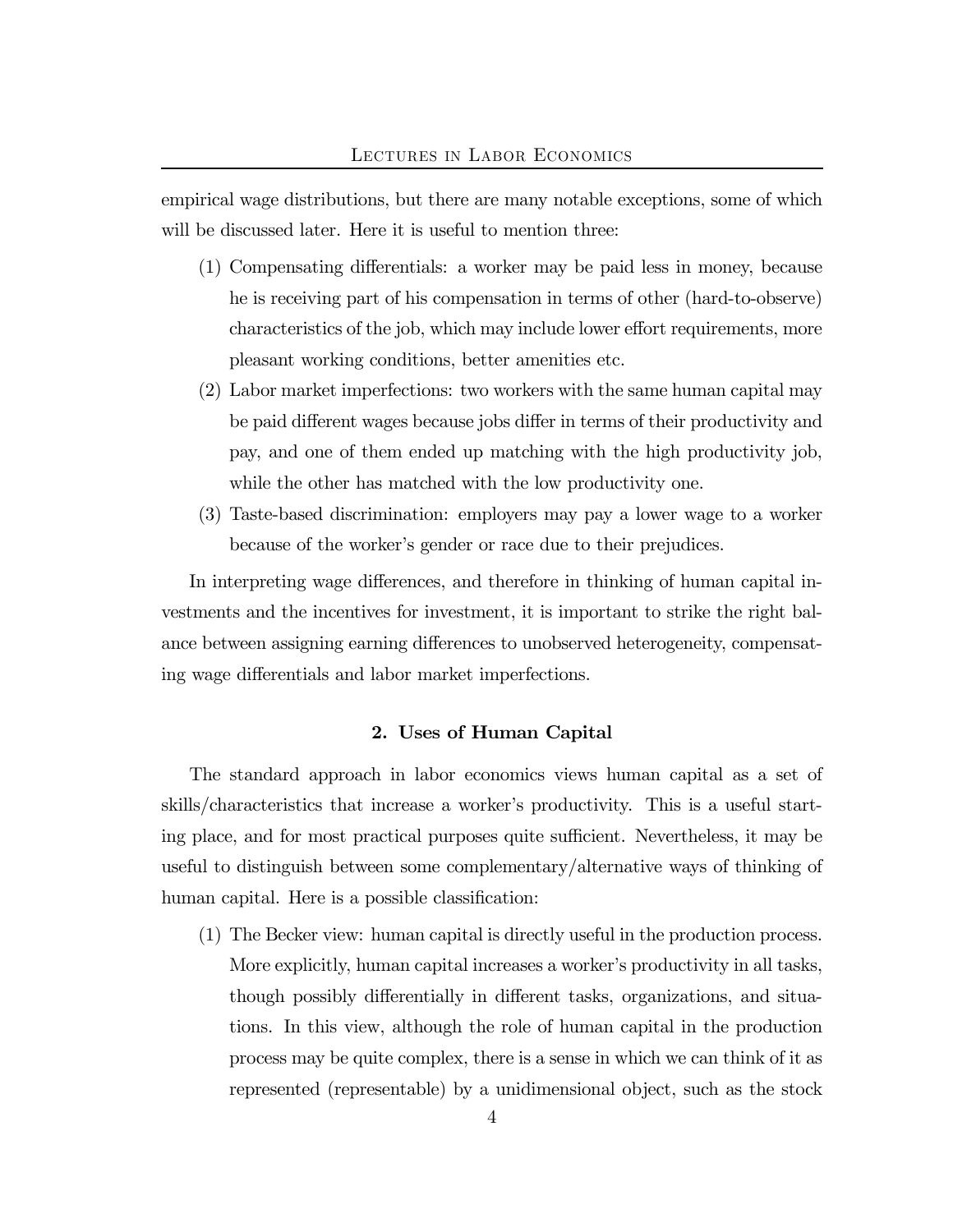of knowledge or skills,  $h$ , and this stock is directly part of the production function.

- (2) The Gardener view: according to this view, we should not think of human capital as unidimensional, since there are many many dimensions or types of skills. A simple version of this approach would emphasize mental vs. physical abilities as different skills. Let us dub this the Gardener view after the work by the social psychologist Howard Gardener, who contributed to the development of multiple-intelligences theory, in particular emphasizing how many geniuses/famous personalities were very "unskilled" in some other dimensions.
- (3) The Schultz/Nelson-Phelps view: human capital is viewed mostly as the capacity to adapt. According to this approach, human capital is especially useful in dealing with "disequilibrium" situations, or more generally, with situations in which there is a changing environment, and workers have to adapt to this.
- (4) The Bowles-Gintis view: "human capital" is the capacity to work in organizations, obey orders, in short, adapt to life in a hierarchical/capitalist society. According to this view, the main role of schools is to instill in individuals the "correct" ideology and approach towards life.
- (5) The Spence view: observable measures of human capital are more a signal of ability than characteristics independently useful in the production process.

Despite their differences, the first three views are quite similar, in that "human capital" will be valued in the market because it increases firms' profits. This is straightforward in the Becker and Schultz views, but also similar in the Gardener view. In fact, in many applications, labor economists' view of human capital would be a mixture of these three approaches. Even the Bowles-Gintis view has very similar implications. Here, firms would pay higher wages to educated workers because these workers will be more useful to the firm as they will obey orders better and will be more reliable members of the firm's hierarchy. The Spence view is different from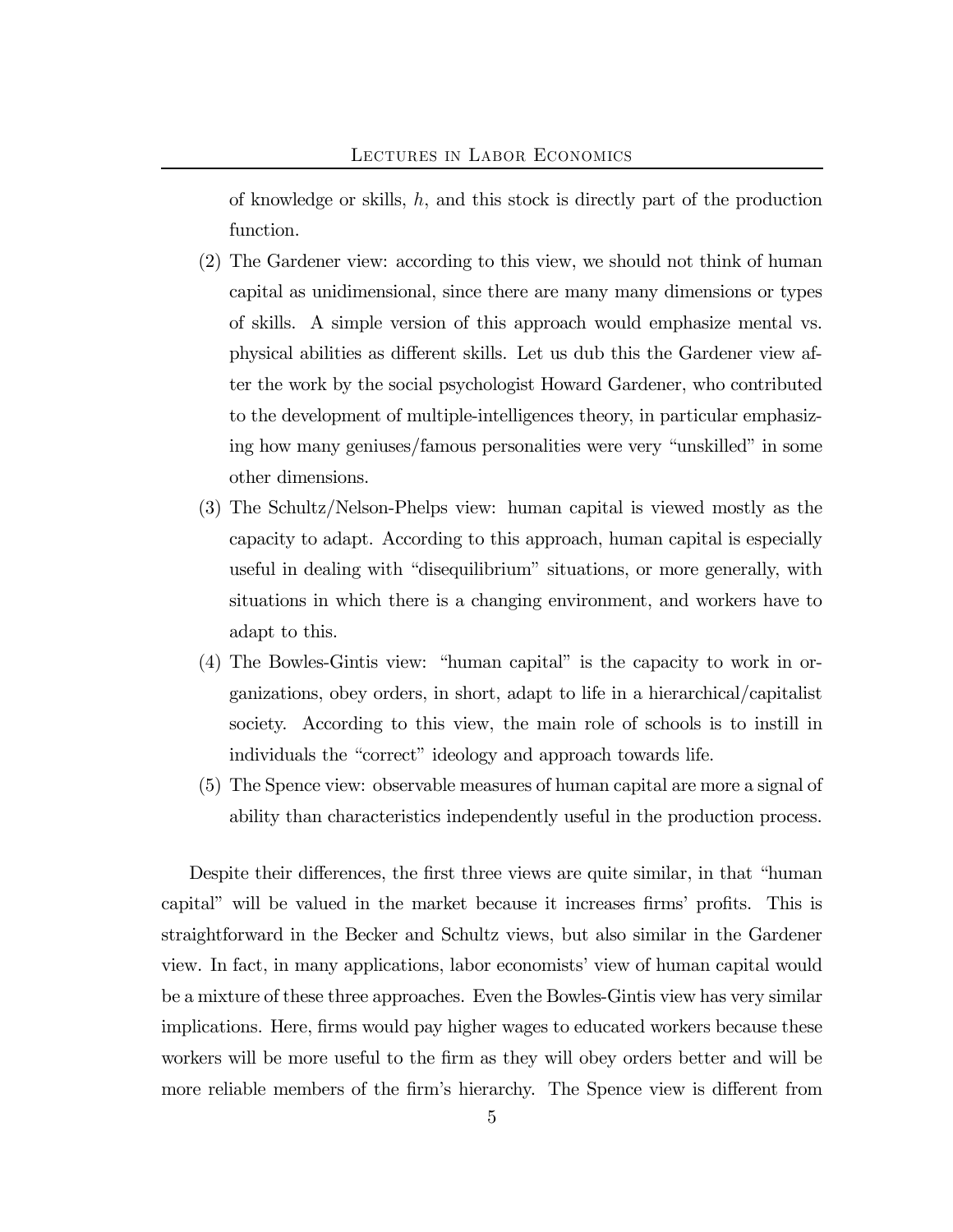the others, however, in that observable measures of human capital may be rewarded because they are signals about some other characteristics of workers. We will discuss different implications of these views below.

## 3. Sources of Human Capital Differences

It is useful to think of the possible sources of human capital differences before discussing the incentives to invest in human capital:

- (1) Innate ability: workers can have different amounts of skills/human capital because of innate differences. Research in biology/social biology has documented that there is some component of IQ which is genetic in origin (there is a heated debate about the exact importance of this component, and some economists have also taken part in this). The relevance of this observation for labor economics is twofold: (i) there is likely to be heterogeneity in human capital even when individuals have access to the same investment opportunities and the same economic constraints; (ii) in empirical applications, we have to find a way of dealing with this source of differences in human capital, especially when it's likely to be correlated with other variables of interest.
- (2) Schooling: this has been the focus of much research, since it is the most easily observable component of human capital investments. It has to be borne in mind, however, that the  $R^2$  of earnings regressions that control for schooling is relatively small, suggesting that schooling differences account for a relatively small fraction of the differences in earnings. Therefore, there is much more to human capital than schooling. Nevertheless, the analysis of schooling is likely to be very informative if we presume that the same forces that affect schooling investments are also likely to affect non-schooling investments. So we can infer from the patterns of schooling investments what may be happening to non-schooling investments, which are more difficult to observe.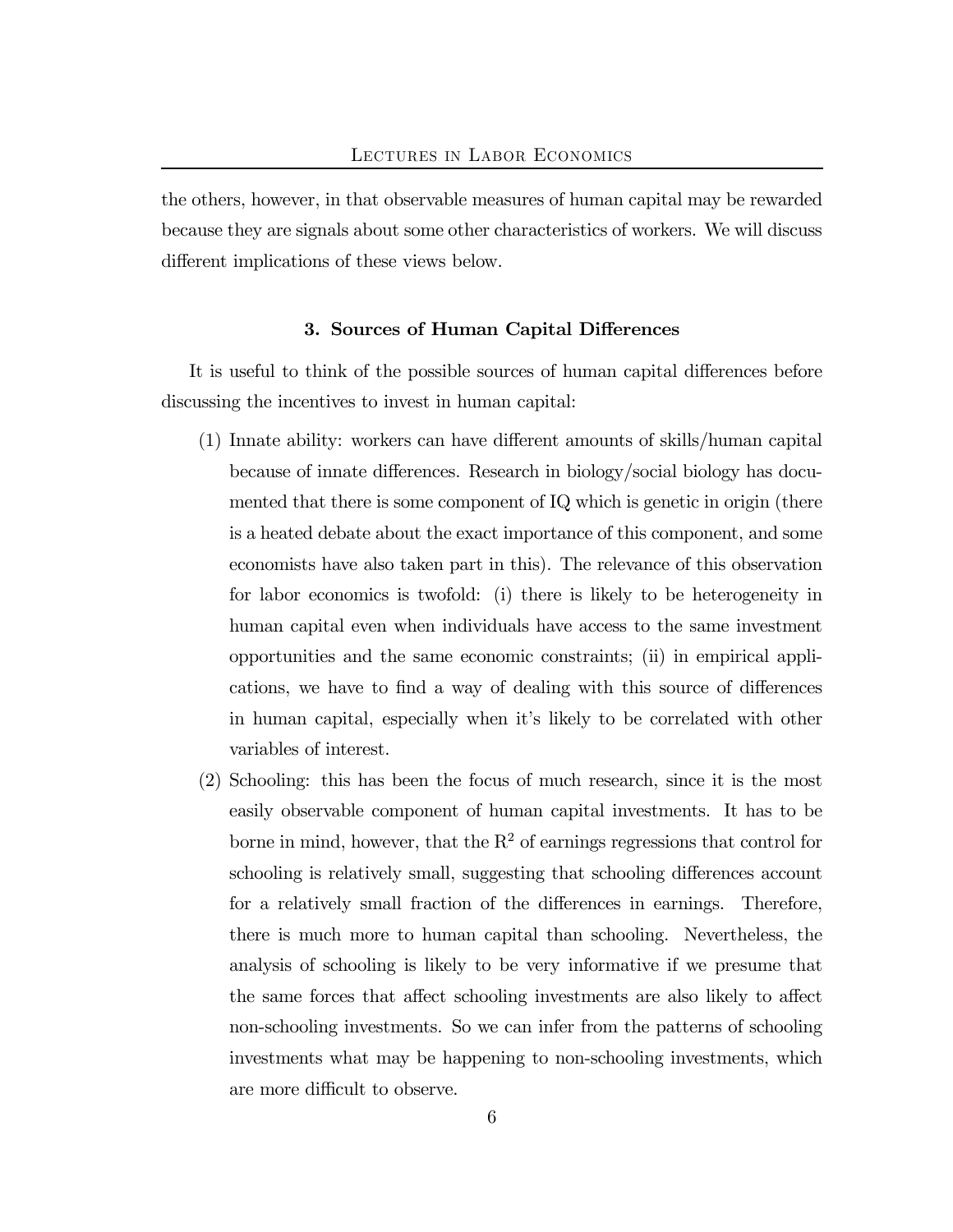### Lectures in Labor Economics

- (3) School quality and non-schooling investments: a pair of identical twins who grew up in the same environment until the age of 6, and then completed the same years of schooling may nevertheless have different amounts of human capital. This could be because they attended different schools with varying qualities, but it could also be the case even if they went to the same school. In this latter case, for one reason or another, they may have chosen to make different investments in other components of their human capital (one may have worked harder, or studied especially for some subjects, or because of a variety of choices/circumstances, one may have become more assertive, better at communicating, etc.). Many economists believe that these "unobserved" skills are very important in understanding the structure of wages (and the changes in the structure of wages). The problem is that we do not have good data on these components of human capital. Nevertheless, we will see different ways of inferring what's happening to these dimensions of human capital below.
- (4) Training: this is the component of human capital that workers acquire after schooling, often associated with some set of skills useful for a particular industry, or useful with a particular set of technologies. At some level, training is very similar to schooling in that the worker, at least to some degree, controls how much to invest. But it is also much more complex, since it is difficult for a worker to make training investments by himself. The firm also needs to invest in the training of the workers, and often ends up bearing a large fraction of the costs of these training investments. The role of the firm is even greater once we take into account that training has a significant "matching" component in the sense that it is most useful for the worker to invest in a set of specific technologies that the firm will be using in the future. So training is often a joint investment by firms and workers, complicating the analysis.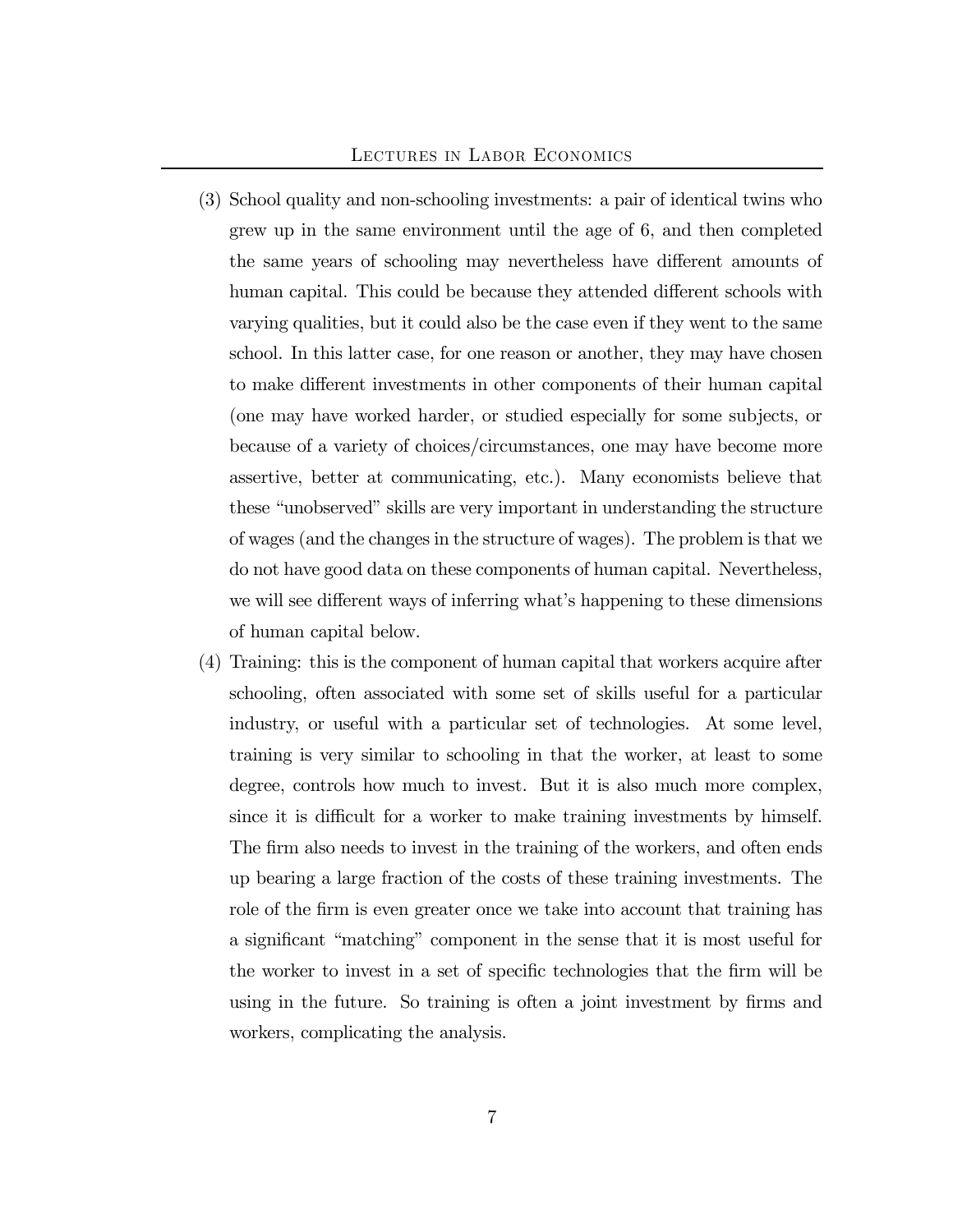(5) Pre-labor market influences: there is increasing recognition among economists that peer group effects to which individuals are exposed before they join the labor market may also affect their human capital significantly. At some level, the analysis of these pre-labor market influences may be "sociological". But it also has an element of investment. For example, an altruistic parent deciding where to live is also deciding whether her offspring will be exposed to good or less good pre-labor market influences. Therefore, some of the same issues that arise in thinking about the theory of schooling and training will apply in this context too.

### 4. Human Capital Investments and The Separation Theorem

Let us start with the partial equilibrium schooling decisions and establish a simple general result, sometimes referred to as a "separation theorem" for human capital investments. We set up the basic model in continuous time for simplicity.

Consider the schooling decision of a single individual facing exogenously given prices for human capital. Throughout, we assume that there are perfect capital markets. The separation theorem referred to in the title of this section will show that, with perfect capital markets, schooling decisions will maximize the net present discounted value of the individual. More specifically, consider an individual with an instantaneous utility function  $u(c)$  that satisfies the standard neoclassical assumptions. In particular, it is strictly increasing and strictly concave. Suppose that the individual has a planning horizon of T (where  $T = \infty$  is allowed), discounts the future at the rate  $\rho > 0$  and faces a constant flow rate of death equal to  $\nu \geq 0$ . Standard arguments imply that the objective function of this individual at time  $t = 0$  is

(1.1) 
$$
\max \int_0^T \exp\left(-\left(\rho+\nu\right)t\right)u\left(c\left(t\right)\right)dt.
$$

Suppose that this individual is born with some human capital  $h(0) \geq 0$ . Suppose also that his human capital evolves over time according to the differential equation

(1.2) 
$$
\dot{h}(t) = G(t, h(t), s(t)),
$$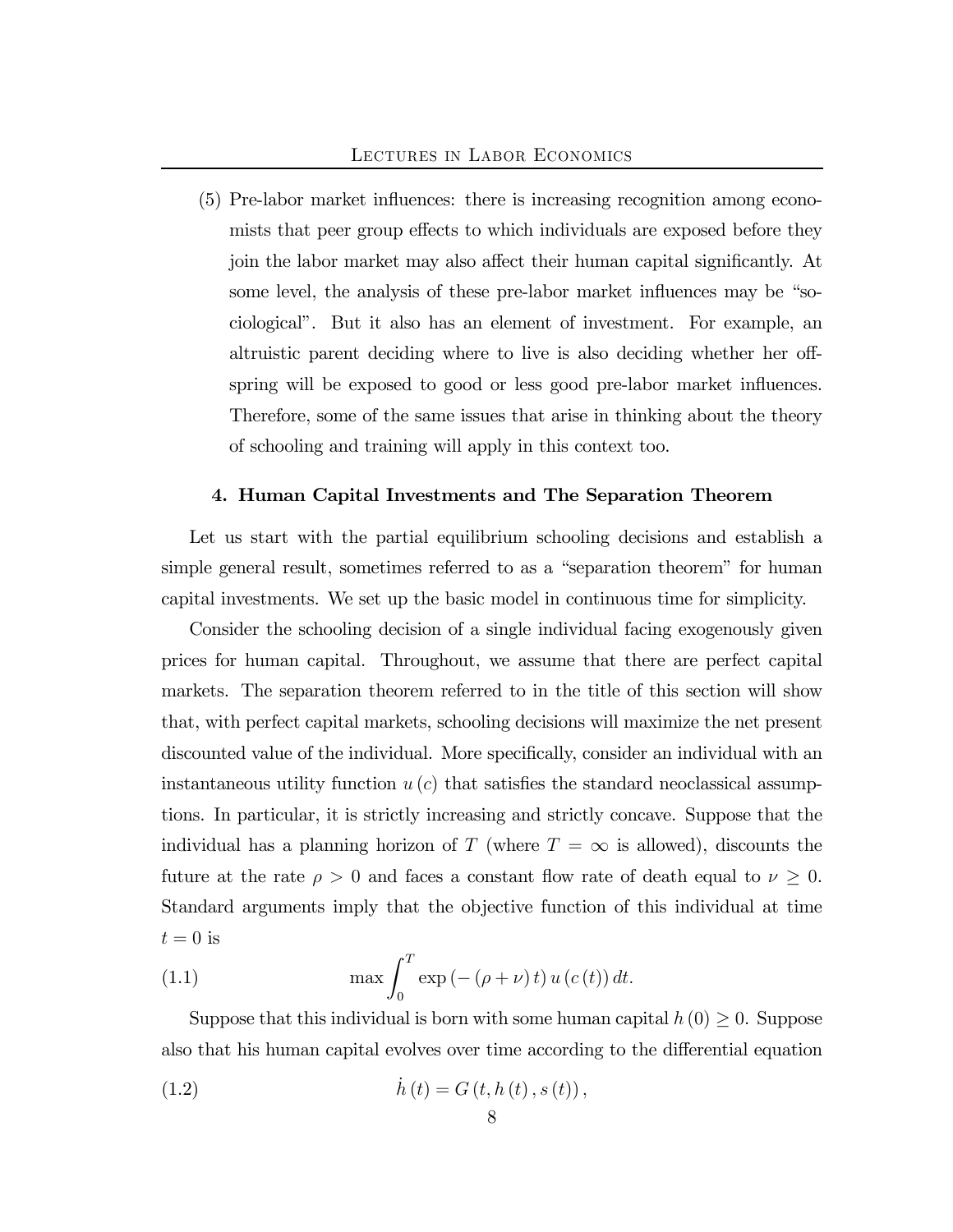where  $s(t) \in [0, 1]$  is the fraction of time that the individual spends for investments in schooling, and  $G: \mathbb{R}_+^2 \times [0,1] \to \mathbb{R}_+$  determines how human capital evolves as a function of time, the individual's stock of human capital and schooling decisions. In addition, we can impose a further restriction on schooling decisions, for example,

$$
(1.3) \t s(t) \in \mathcal{S}(t),
$$

where  $S(t) \subset [0, 1]$  and may be useful to model constraints of the form  $s(t) \in \{0, 1\}$ , which would correspond to the restriction that schooling must be full-time (or other such restrictions on human capital investments).

The individual is assumed to face an exogenous sequence of wage per unit of human capital given by  $[w(t)]_{t=0}^T$ , so that his labor earnings at time t are

$$
W(t) = w(t) [1 - s(t)] [h(t) + \omega(t)],
$$

where  $1 - s(t)$  is the fraction of time spent supplying labor to the market and  $\omega(t)$ is non-human capital labor that the individual may be supplying to the market at time t. The sequence of non-human capital labor that the individual can supply to the market,  $[\omega(t)]_{t=0}^T$ , is exogenous. This formulation assumes that the only margin of choice is between market work and schooling (i.e., there is no leisure).

Finally, let us assume that the individual faces a constant (flow) interest rate equal to r on his savings. Using the equation for labor earnings, the lifetime budget constraint of the individual can be written as

(1.4) 
$$
\int_0^T \exp(-rt) c(t) dt \le \int_0^T \exp(-rt) w(t) [1 - s(t)] [h(t) + \omega(t)] dt.
$$

The Separation Theorem, which is the subject of this section, can be stated as follows:

THEOREM 1.1. (Separation Theorem) Suppose that the instantaneous utility function  $u(\cdot)$  is strictly increasing. Then the sequence  $\left[\hat{c}(t), \hat{s}(t), \hat{h}(t)\right]_t^T$  $\int_{t=0}$  is a solution to the maximization of (1.1) subject to (1.2), (1.3) and (1.4) if and only if  $\left[\hat{s}\left(t\right),\hat{h}\left(t\right)\right]^{T}$ t=0 maximizes

(1.5) 
$$
\int_0^T \exp\left(-rt\right)w\left(t\right)\left[1-s\left(t\right)\right]\left[h\left(t\right)+\omega\left(t\right)\right]dt
$$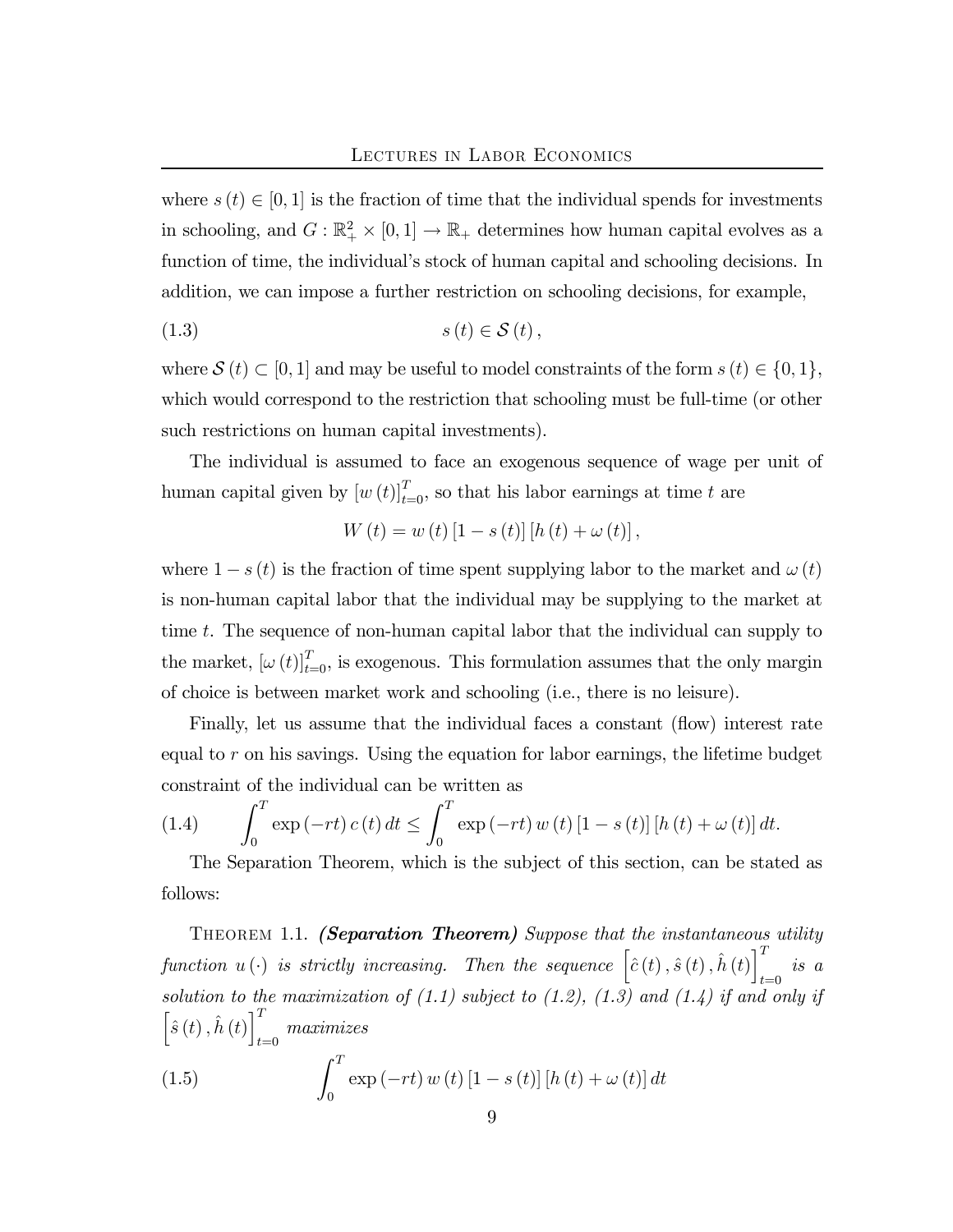subject to (1.2) and (1.3), and  $[\hat{c}(t)]_{t=0}^T$  maximizes (1.1) subject to (1.4) given  $\left[\hat{s}\left(t\right), \hat{h}\left(t\right)\right]^T$  $t_{t=0}$ . That is, human capital accumulation and supply decisions can be separated from consumption decisions.

PROOF. To prove the "only if" part, suppose that  $\left[\hat{s}(t), \hat{h}(t)\right]^T$  $t=0$  does not maximize (1.5), but there exists  $\hat{c}(t)$  such that  $\left[\hat{c}(t), \hat{s}(t), \hat{h}(t)\right]^T$ is a solution to  $t=0$ (1.1). Let the value of (1.5) generated by  $\left[\hat{s}(t), \hat{h}(t)\right]^T$ be denoted Y. Since  $\left[\hat{s}\left(t\right), \hat{h}\left(t\right)\right]^T$ does not maximize (1.5), there exists  $[s (t), h (t)]_{t=0}^T$  reaching a value of (1.5),  $Y' > Y$ . Consider the sequence  $[c(t), s(t), h(t)]_{t=0}^T$ , where  $c(t) = \hat{c}(t) + \varepsilon$ . By the hypothesis that  $\left[\hat{c}(t), \hat{s}(t), \hat{h}(t)\right]^T$ is a solution to (1.1), the budget constraint (1.4) implies

$$
\int_0^T \exp\left(-rt\right)\hat{c}\left(t\right)dt \le Y.
$$

Let  $\varepsilon > 0$  and consider  $c(t) = \hat{c}(t) + \varepsilon$  for all t. We have that

$$
\int_0^T \exp(-rt) c(t) dt = \int_0^T \exp(-rt) \hat{c}(t) dt + \frac{[1 - \exp(-rT)]}{r} \varepsilon.
$$
  

$$
\leq Y + \frac{[1 - \exp(-rT)]}{r} \varepsilon.
$$

Since  $Y' > Y$ , for  $\varepsilon$  sufficiently small,  $\int_0^T \exp(-rt) c(t) dt \leq Y'$  and thus  $[c(t), s(t), h(t)]_{t=0}^T$ is feasible. Since  $u(\cdot)$  is strictly increasing,  $[c(t), s(t), h(t)]_{t=0}^T$  is strictly preferred to  $\left[\hat{c}\left(t\right),\hat{s}\left(t\right),\hat{h}\left(t\right)\right]^{T}$  $t=0$ , leading to a contradiction and proving the "only if" part.

The proof of the "if" part is similar. Suppose that  $\left[\hat{s}(t), \hat{h}(t)\right]^T$  $\max_{t=0}$  maximizes (1.5). Let the maximum value be denoted by  $Y$ . Consider the maximization of  $(1.1)$ subject to the constraint that  $\int_0^T \exp(-rt) c(t) dt \leq Y$ . Let  $[\hat{c}(t)]_{t=0}^T$  be a solution. This implies that if  $[c'(t)]_{t=0}^T$  is a sequence that is strictly preferred to  $[\hat{c}(t)]_{t=0}^T$ , then  $\int_0^T \exp(-rt) c'(t) dt > Y$ . This implies that  $\left[\hat{c}(t), \hat{s}(t), \hat{h}(t)\right]_t^T$  $t=0$  must be a solution to the original problem, because any other  $[s(t), h(t)]_{t=0}^T$  leads to a value of  $(1.5)$  $Y' \leq Y$ , and if  $[c'(t)]_{t=0}^T$  is strictly preferred to  $[\hat{c}(t)]_{t=0}^T$ , then  $\int_0^T \exp(-rt) c'(t) dt >$  $Y \geq Y'$  for any Y' associated with any feasible  $[s (t), h (t)]_{t=0}^T$ .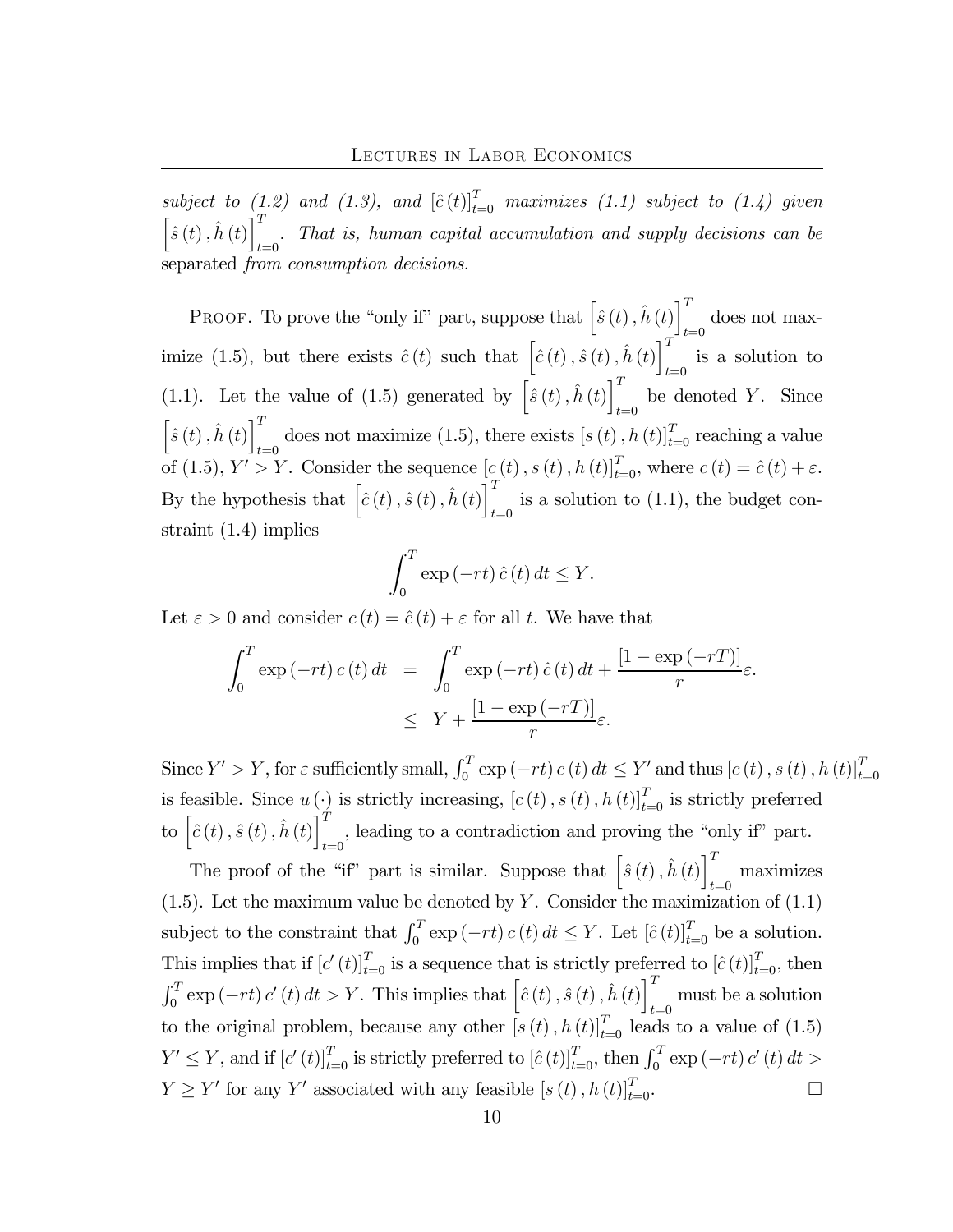The intuition for this theorem is straightforward: in the presence of perfect capital markets, the best human capital accumulation decisions are those that maximize the lifetime budget set of the individual. It can be shown that this theorem does not hold when there are imperfect capital markets. Moreover, this theorem also fails to hold when leisure is an argument of the utility function of the individual. Nevertheless, it is a very useful benchmarkas a starting point of our analysis.

### 5. Schooling Investments and Returns to Education

We now turn to the simplest model of schooling decisions in partial equilibrium, which will illustrate the main tradeoffs in human capital investments. The model presented here is a version of Mincer's (1974) seminal contribution. This model also enables a simple mapping from the theory of human capital investments to the large empirical literature on returns to schooling.

Let us first assume that  $T = \infty$ , which will simplify the expressions. The flow rate of death,  $\nu$ , is positive, so that individuals have finite expected lives. Suppose that  $(1.2)$  and  $(1.3)$  are such that the individual has to spend an interval S with  $s(t)=1$ —i.e., in full-time schooling, and  $s(t)=0$  thereafter. At the end of the schooling interval, the individual will have a schooling level of

$$
h(S)=\eta(S),
$$

where  $\eta(\cdot)$  is an increasing, continuously differentiable and concave function. For  $t \in [S,\infty)$ , human capital accumulates over time (as the individual works) according to the differential equation

$$
(1.6) \qquad \qquad \dot{h}\left(t\right) = g_h h\left(t\right),
$$

for some  $g_h \geq 0$ . Suppose also that wages grow exponentially,

(1.7) w˙ (t) = gww (t),

with boundary condition  $w(0) > 0$ .

Suppose that

$$
g_w + g_h < r + \nu,
$$
\n
$$
11
$$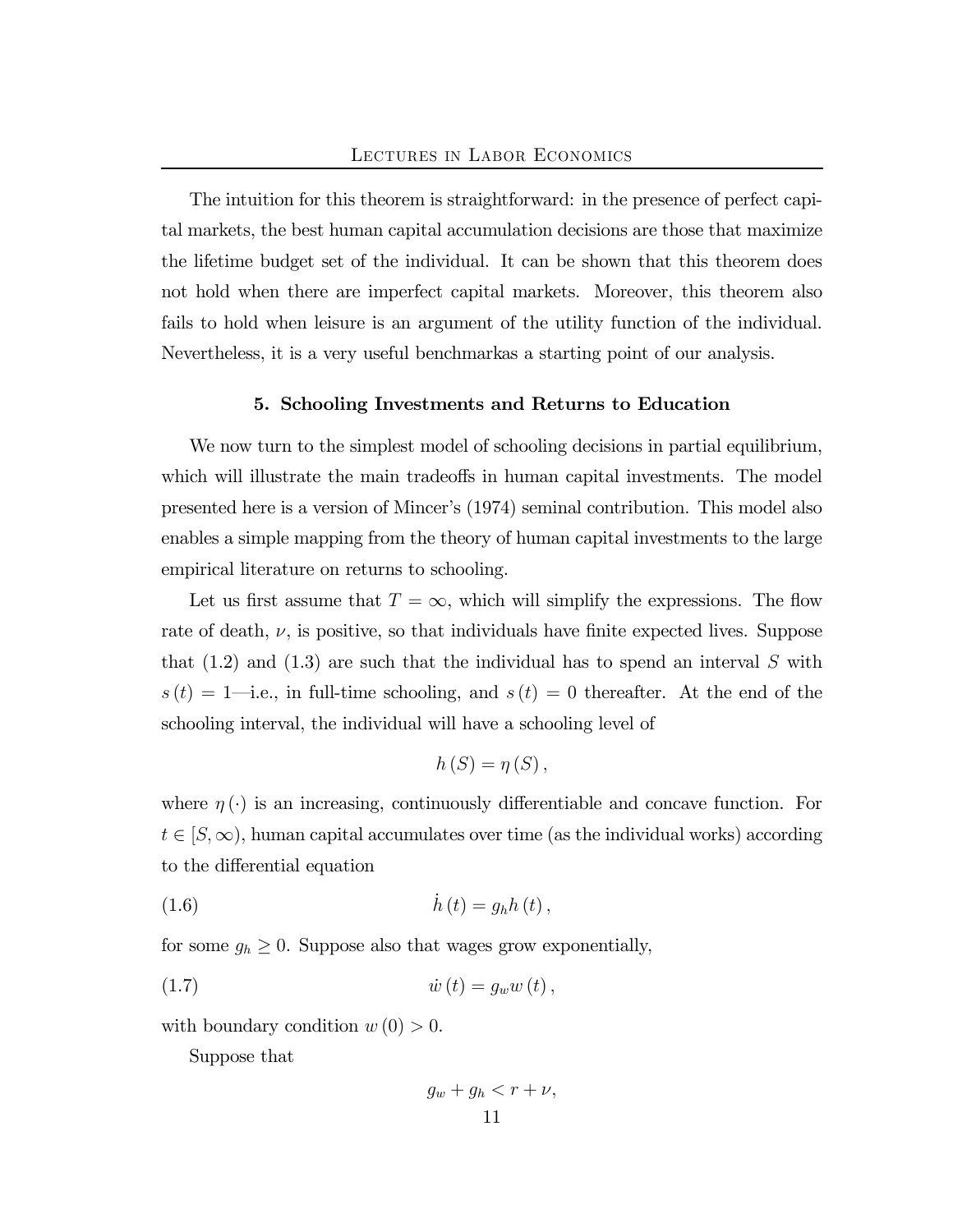so that the net present discounted value of the individual is finite. Now using Theorem 1.1, the optimal schooling decision must be a solution to the following maximization problem

(1.8) 
$$
\max_{S} \int_{S}^{\infty} \exp(-(r+\nu)t) w(t) h(t) dt.
$$

Now using  $(1.6)$  and  $(1.7)$ , this is equivalent to:

(1.9) 
$$
\max_{S} \frac{\eta(S) w(0) \exp(-(r + \nu - g_w) S)}{r + \nu - g_h - g_w}.
$$

Since  $\eta(S)$  is concave, the objective function in (1.9) is strictly concave. Therefore, the unique solution to this problem is characterized by the first-order condition

(1.10) 
$$
\frac{\eta'(S^*)}{\eta(S^*)} = r + \nu - g_w.
$$

Equation (1.10) shows that higher interest rates and higher values of  $\nu$  (corresponding to shorter planning horizons) reduce human capital investments, while higher values of  $g_w$  increase the value of human capital and thus encourage further investments.

Integrating both sides of this equation with respect to  $S$ , we obtain

(1.11) 
$$
\ln \eta \,(S^*) = \text{constant} + (r + \nu - g_w) \,S^*.
$$

Now note that the wage earnings of the worker of age  $\tau \geq S^*$  in the labor market at time  $t$  will be given by

$$
W(S,t) = \exp (g_w t) \exp (g_h (t - S)) \eta (S).
$$

Taking logs and using equation (1.11) implies that the earnings of the worker will be given by

$$
\ln W(S^*, t) = \text{ constant} + (r + \nu - g_w) S^* + g_w t + g_h (t - S^*),
$$

where  $t - S$  can be thought of as worker experience (time after schooling). If we make a cross-sectional comparison across workers, the time trend term  $g_{w}t$ , will also go into the constant, so that we obtain the canonical Mincer equation where, in the cross section, log wage earnings are proportional to schooling and experience.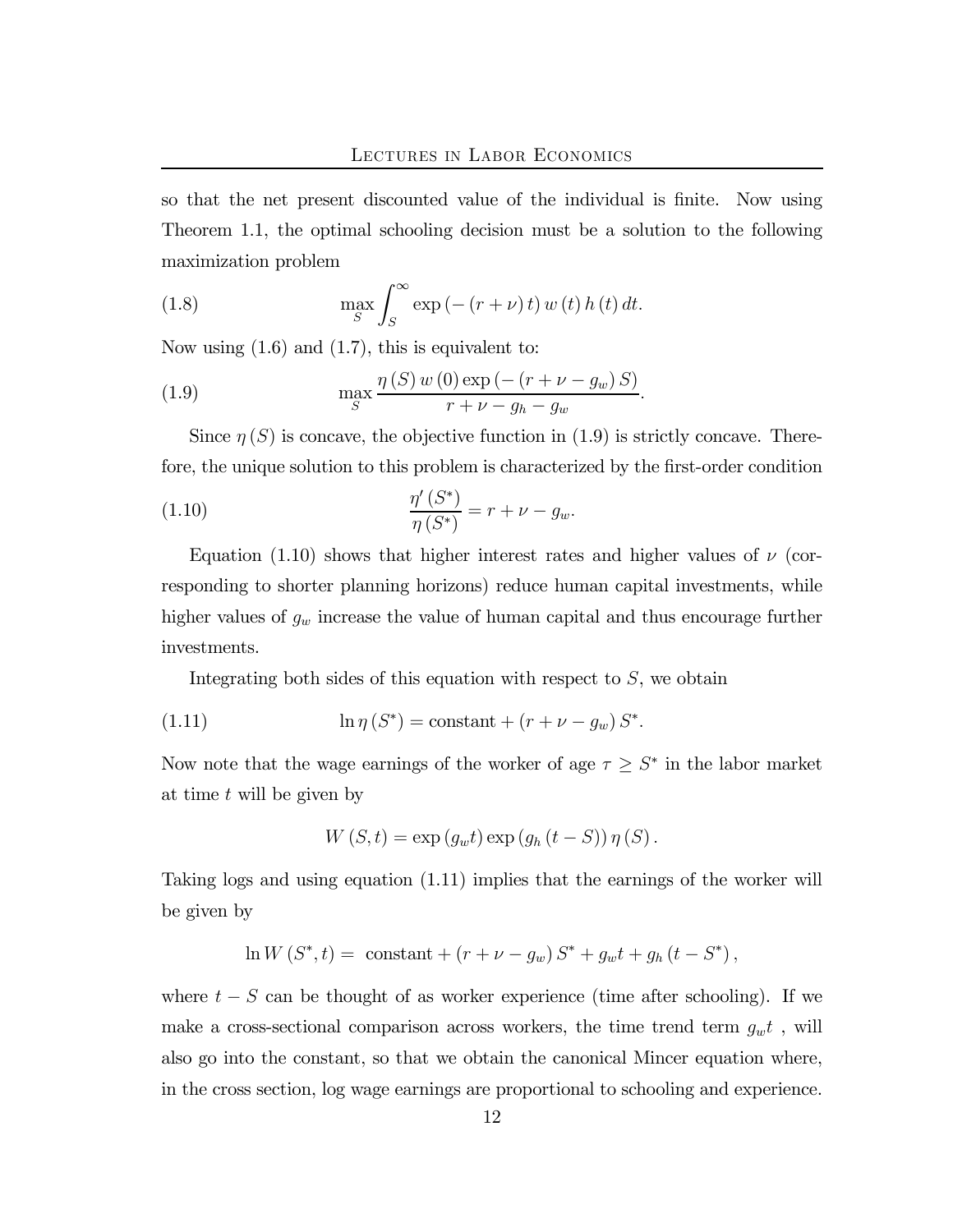Written differently, we have the following cross-sectional equation

(1.12) 
$$
\ln W_j = \text{ constant} + \gamma_s S_j + \gamma_e \text{experience},
$$

where  $j$  refers to individual  $j$ . Note however that we have not introduced any source of heterogeneity that can generate different levels of schooling across individuals. Nevertheless, equation (1.12) is important, since it is the typical empirical model for the relationship between wages and schooling estimated in labor economics.

The economic insight provided by this equation is quite important; it suggests that the functional form of the Mincerian wage equation is not just a mere coincidence, but has economic content: the opportunity cost of one more year of schooling is foregone earnings. This implies that the benefit has to be commensurate with these foregone earnings, thus should lead to a proportional increase in earnings in the future. In particular, this proportional increase should be at the rate  $(r + \nu - g_w).$ 

Empirical work using equations of the form (1.12) leads to estimates for  $\gamma$  in the range of 0.06 to 0.10. Equation (1.12) suggests that these returns to schooling are not unreasonable. For example, we can think of the annual interest rate  $r$  as approximately 0.10,  $\nu$  as corresponding to 0.02 that gives an expected life of 50 years, and  $g_w$  corresponding to the rate of wage growth holding the human capital level of the individual constant, which should be approximately about 2%. Thus we should expect an estimate of  $\gamma$  around 0.10, which is consistent with the upper range of the empirical estimates.

# 6. A Simple Two-Period Model of Schooling Investments and Some Evidence

Let us now step back and illustrate these ideas using a two-period model and then use this model to look at some further evidence. In period 1 an individual (parent) works, consumes c, saves s, decides whether to send their offspring to school,  $e = 0$ or 1, and then dies at the end of the period. Utility of household  $i$  is given as: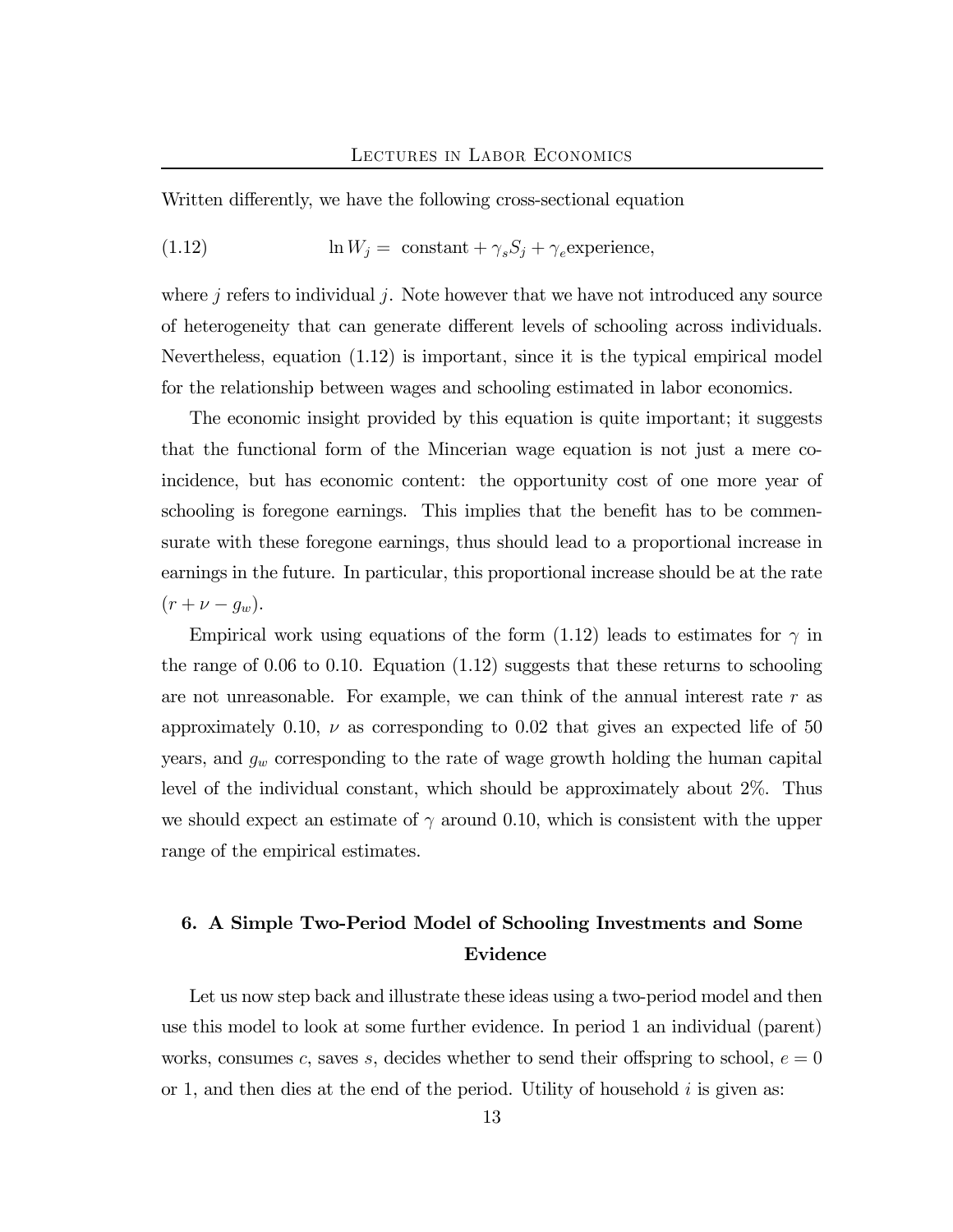(1.13) ln c<sup>i</sup> + ln ˆc<sup>i</sup>

where  $\hat{c}$  is the consumption of the offspring. There is heterogeneity among children, so the cost of education,  $\theta_i$  varies with i. In the second period skilled individuals (those with education) receive a wage  $w_s$  and an unskilled worker receives  $w_u$ .

First, consider the case in which there are no credit market problems, so parents can borrow on behalf of their children, and when they do so, they pay the same interest rate,  $r$ , as the rate they would obtain by saving. Then, the decision problem of the parent with income  $y_i$  is to maximize (1.13) with respect to  $e_i$ ,  $c_i$  and  $\hat{c}_i$ , subject to the budget constraint:

$$
c_i + \frac{\hat{c}_i}{1+r} \le \frac{w_u}{1+r} + e_i \frac{w_s - w_u}{1+r} + y_i - e_i \theta_i
$$

Note that  $e_i$  does not appear in the objective function, so the education decision will be made simply to maximize the budget set of the consumer. This is the essence of the Separation Theorem, Theorem 1.1 above. In particular, here parents will choose to educate their offspring only if

$$
\theta_i \le \frac{w_s - w_u}{1 + r}
$$

One important feature of this decision rule is that a greater skill premium as captured by  $w_s - w_u$  will encourage schooling, while the higher interest rate, r, will discourage schooling (since schooling is a form of investment with upfront costs and delayed benefits).

In practice, this solution may be difficult to achieve for a variety of reasons. First, there is the usual list of informational/contractual problems, creating credit constraints or transaction costs that introduce a wedge between borrowing and lending rates (or even make borrowing impossible for some groups). Second, in many cases, it is the parents who make part of the investment decisions for their children, so the above solution involves parents borrowing to finance both the education expenses and also part of their own current consumption. These loans are then supposed to be paid back by their children. With the above setup, this arrangement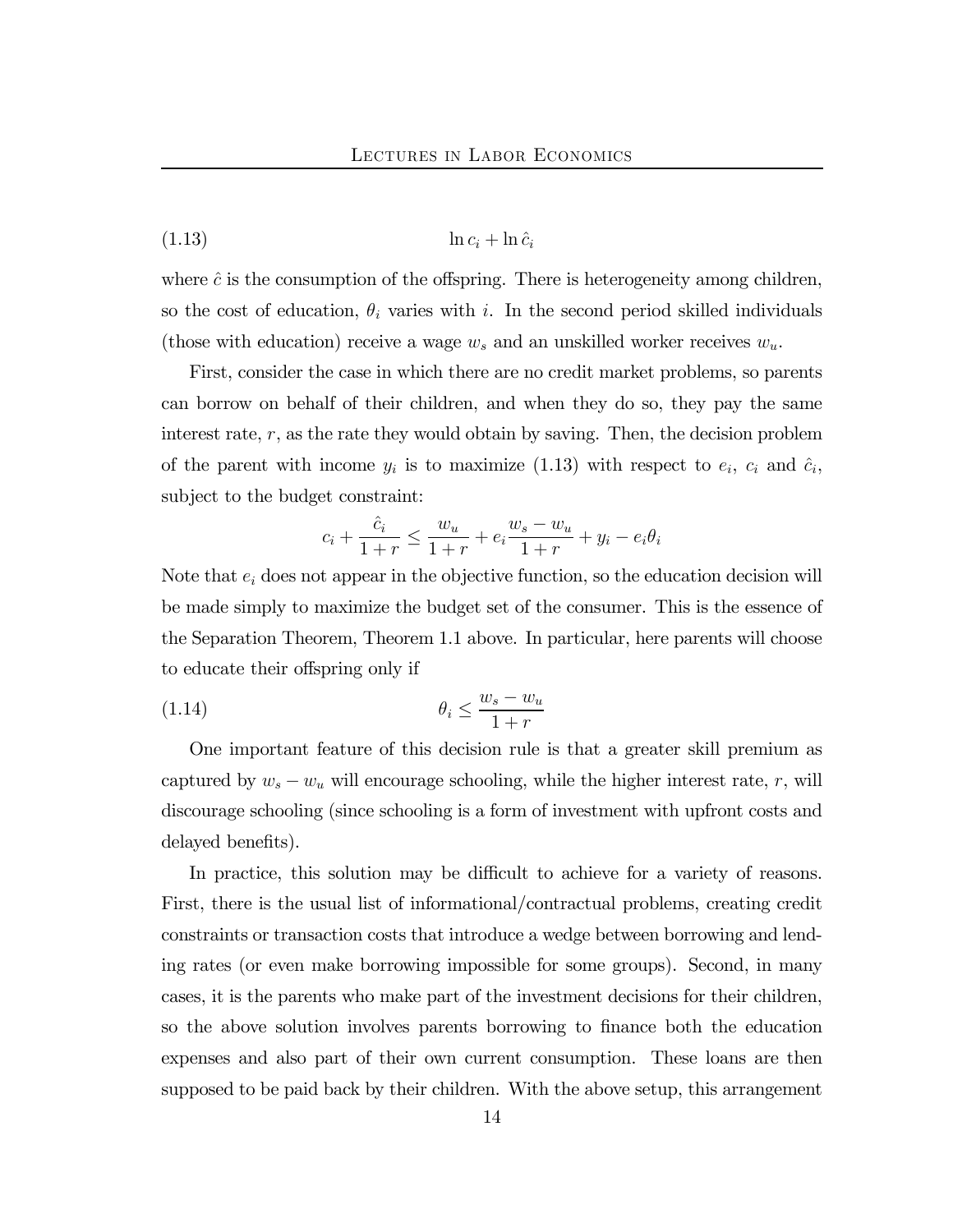works since parents are fully altruistic. However, if there are non-altruistic parents, this will create obvious problems.

Therefore, in many situations credit problems might be important. Now imagine the same setup, but also assume that parents cannot have negative savings, which is a simple and severe form of credit market problems. This modifies the constraint set as follows

$$
c_i \leq y_i - e_i \theta_i - s_i
$$
  
\n
$$
s_i \geq 0
$$
  
\n
$$
\hat{c}_i \leq w_u + e_i (w_s - w_u) + (1 + r) s
$$

First note that for a parent with  $y_i - e_i \theta_i > w_s$ , the constraint of nonnegative savings is not binding, so the same solution as before will apply. Therefore, credit constraints will only affect parents who needed to borrow to finance their children's education.

To characterize the solution to this problem, let us look at the utilities from investinging and not investing in education of a parent. Also to simplify the discussion let us focus on parents who would not choose positive savings, that is, those parents with  $(1 + r)y_i \leq w_u$ . The utilities from investing and not investing in education are given, respectively, by  $U(e = 1 | y_i, \theta_i) = \ln(y_i - \theta_i) + \ln w_s$ , and  $U(e = 0 | y_i, \theta_i) = \ln y_i + \ln w_u$ . Comparison of these two expressions implies that parents with

$$
\theta_i \le y_i \frac{w_s - w_u}{w_s}
$$

will invest in education. It is then straightforward to verify that:

- (1) This condition is more restrictive than (1.14) above, since  $(1 + r) y_i \leq w_u$  $w_s$ .
- (2) As income increases, there will be more investment in education, which contrasts with the non-credit-constrained case.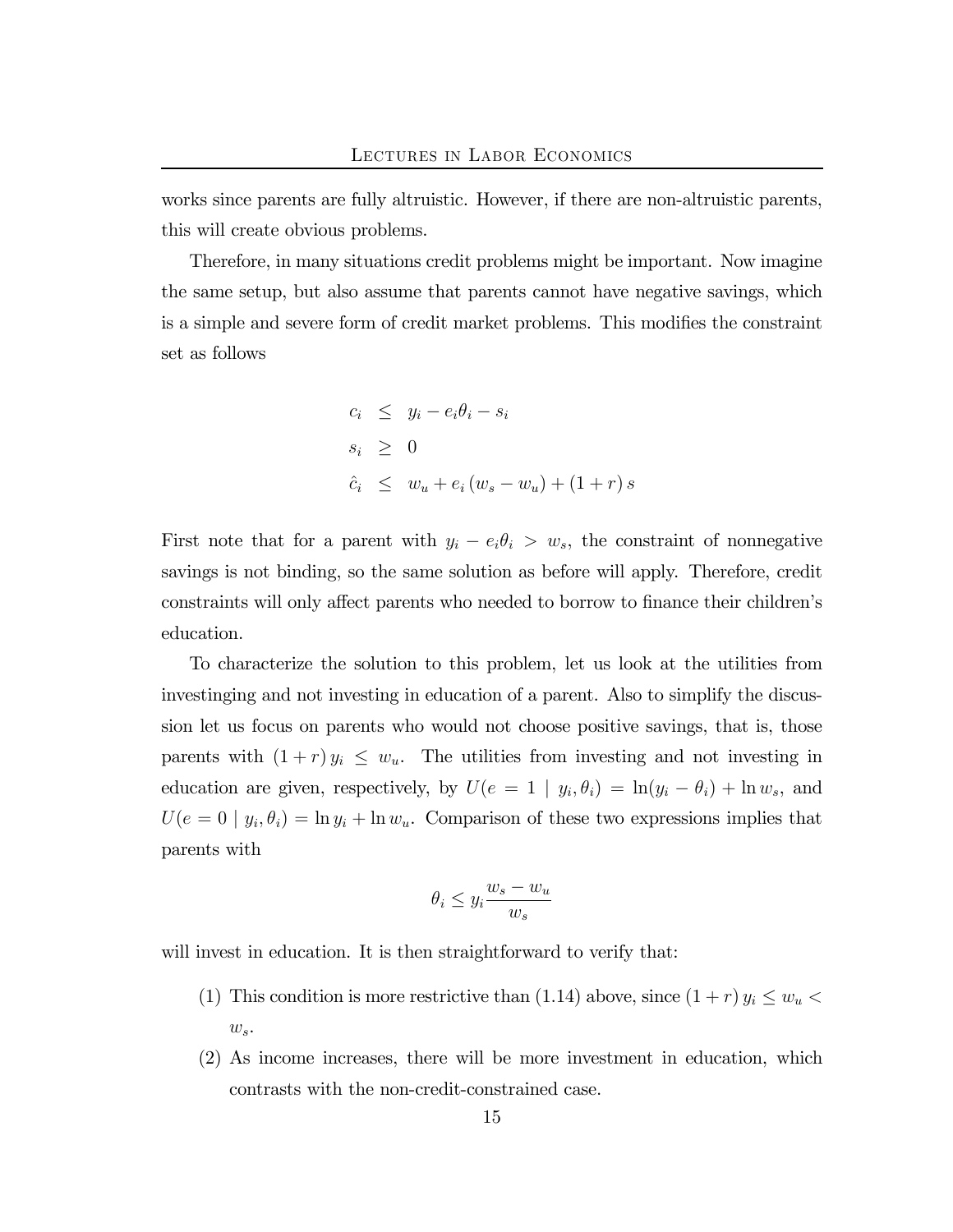One interesting implication of the setup with credit constraints is that the skill premium,  $w_s - w_u$ , still has a positive effect on human capital investments. However, in more general models with credit constraints, the conclusions may be more nuanced. For example, if  $w_s - w_u$  increases because the unskilled wage,  $w_u$ , falls, this may reduce the income level of many of the households that are marginal for the education decision, thus discourage investment in education.

## 7. Evidence on Human Capital Investments and Credit Constraints

This finding, that income only matters for education investments in the presence of credit constraints, motivates investigations of whether there are significant differences in the educational attainment of children from different parental backgrounds as a test of the importance of credit constraints on education decisions. In addition, the empirical relationship between family income and education is interesting in its own right.

A typical regression would be along the lines of

schooling=controls  $+ \alpha \cdot \log$  parental income

which leads to positive estimates of  $\alpha$ , consistent with credit constraints. The problem is that there are at least two alternative explanations for why we may be estimating a positive  $\alpha$ :

- (1) Children's education may also be a consumption good, so rich parents will "consume" more of this good as well as other goods. If this is the case, the positive relationship between family income and education is not evidence in favor of credit constraints, since the "separation theorem" does not apply when the decision is not a pure investment (enters directly in the utility function). Nevertheless, the implications for labor economics are quite similar: richer parents will invest more in their children's education.
- (2) The second issue is more problematic. The distribution of costs and benefits of education differ across families, and are likely to be correlated with income. That is, the parameter  $\theta_i$  in terms of the model above will be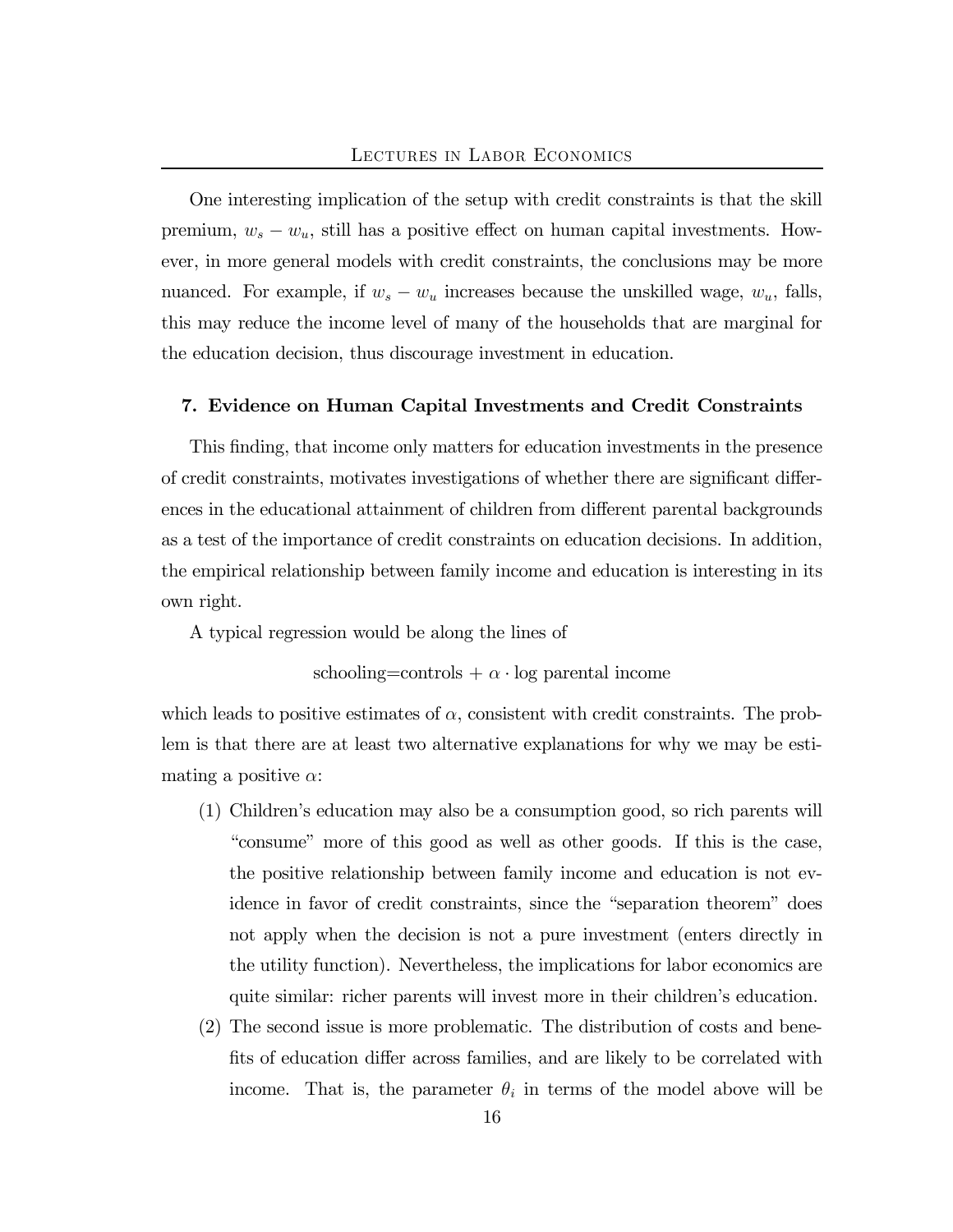correlated with  $y_i$ , so a regression of schooling on income will, at least in part, capture the direct effect of different costs and benefits of education.

One line of attack to deal with this problem has been to include other characteristics that could proxy for the costs and benefits of education, or attitudes toward education. The interesting finding here is that when parents' education is also included in the regression, the role of income is substantially reduced.

Does this mean that credit market problems are not important for education? Does it mean that parents' income does not have a direct affect on education? Not necessarily. In particular, there are two reasons for why such an interpretation may not be warranted.

- (1) First, parents' income may affect the quality rather than the quantity of education. This may be particularly important in the U.S. context where the choice of the neighborhood in which the family lives appears to have a major effect on the quality of schooling. This implies that in the United States high income parents may be "buying" more human capital for their children, not by sending them to school for longer, but by providing them with better schooling.
- (2) Parental income is often measured with error, and has a significant transitory component, so parental education may be a much better proxy for permanent income than income observations in these data sets. Therefore, even when income matters for education, all its effect my load on the parental education variable.

Neither problem is easy to deal with, but there are possible avenues. First, we could look at the incomes of children rather than their schooling as the outcome variable. To the extent that income reflects skills (broadly defined), it will incorporate unobserved dimensions of human capital, including school quality. This takes us to the literature on intergenerational mobility. The typical regression here is

(1.15) log child income=controls +  $\alpha$  · log parental income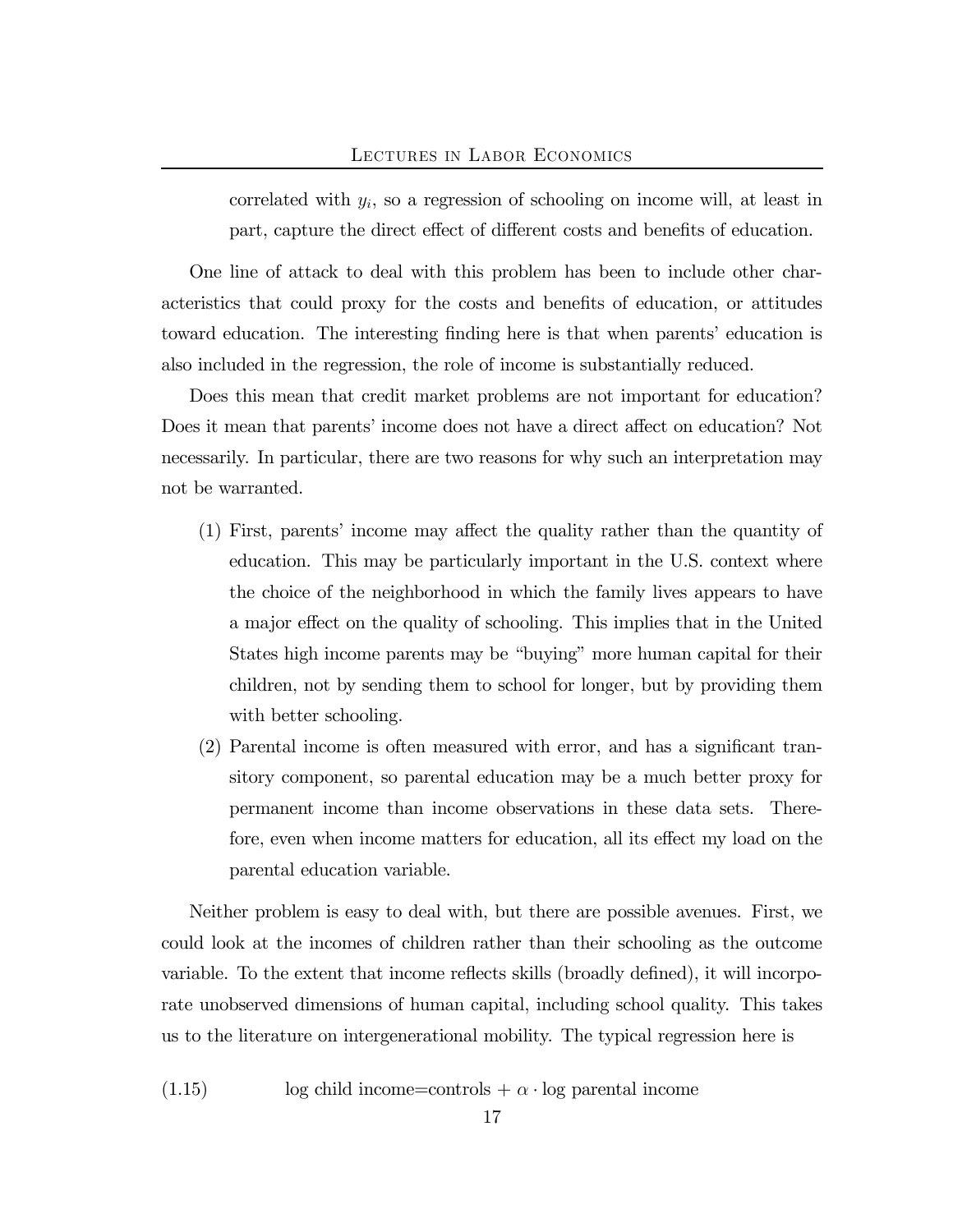Regressions of this sort were first investigated by Becker and Tomes. They found relatively small coefficients, typically in the neighborhood of 0.3 (while others, for example Behrman and Taubman estimated coefficients as low as 0.2). This means that if your parents are twice as rich as my parents, you will typically have about 30 to 40 percent higher income than me. With this degree of intergenerational dependence, differences in initial conditions will soon disappear. In fact, your children will be typically about 10 percent ( $\alpha^2$  percent) richer than my children. So this finding implies that we are living in a relatively "egalitarian" society.

To see this more clearly, consider the following simple model:

$$
\ln y_t = \mu + \alpha \ln y_{t-1} + \varepsilon_t
$$

where  $y_t$  is the income of t-th generation, and  $\varepsilon_t$  is serially independent disturbance term with variance  $\sigma_{\varepsilon}^2$ . Then the long-term variance of log income is:

$$
\sigma_y^2 = \frac{\sigma_\varepsilon^2}{1 - \alpha^2}
$$

Using the estimate of 0.3 for  $\alpha$ , equation (1.16) implies that the long-term variance of log income will be approximately 10 percent higher than  $\sigma_{\varepsilon}^2$ , so the long-run income distribution will basically reflect transitory shocks to dynasties' incomes and skills, and not inherited differences.

Returning to the interpretation of  $\alpha$  in equation (1.15), also note that a degree of persistence in the neighborhood of 0.3 is not very different from what we might expect to result simply from the inheritance of IQ between parents and children, or from the children's adoption of cultural values favoring education from their parents. As a result, these estimates suggest that there is a relatively small effect of parents income on children's human capital.

This work has been criticized, however, because there are certain simple biases, stacking the cards against finding large estimates of the coefficient  $\alpha$ . First, measurement error will bias the coefficient  $\alpha$  towards zero. Second, in typical panel data sets, we observe children at an early stage of their life cycles, where differences in earnings may be less than at later stages, again biasing  $\alpha$  downward. Third, income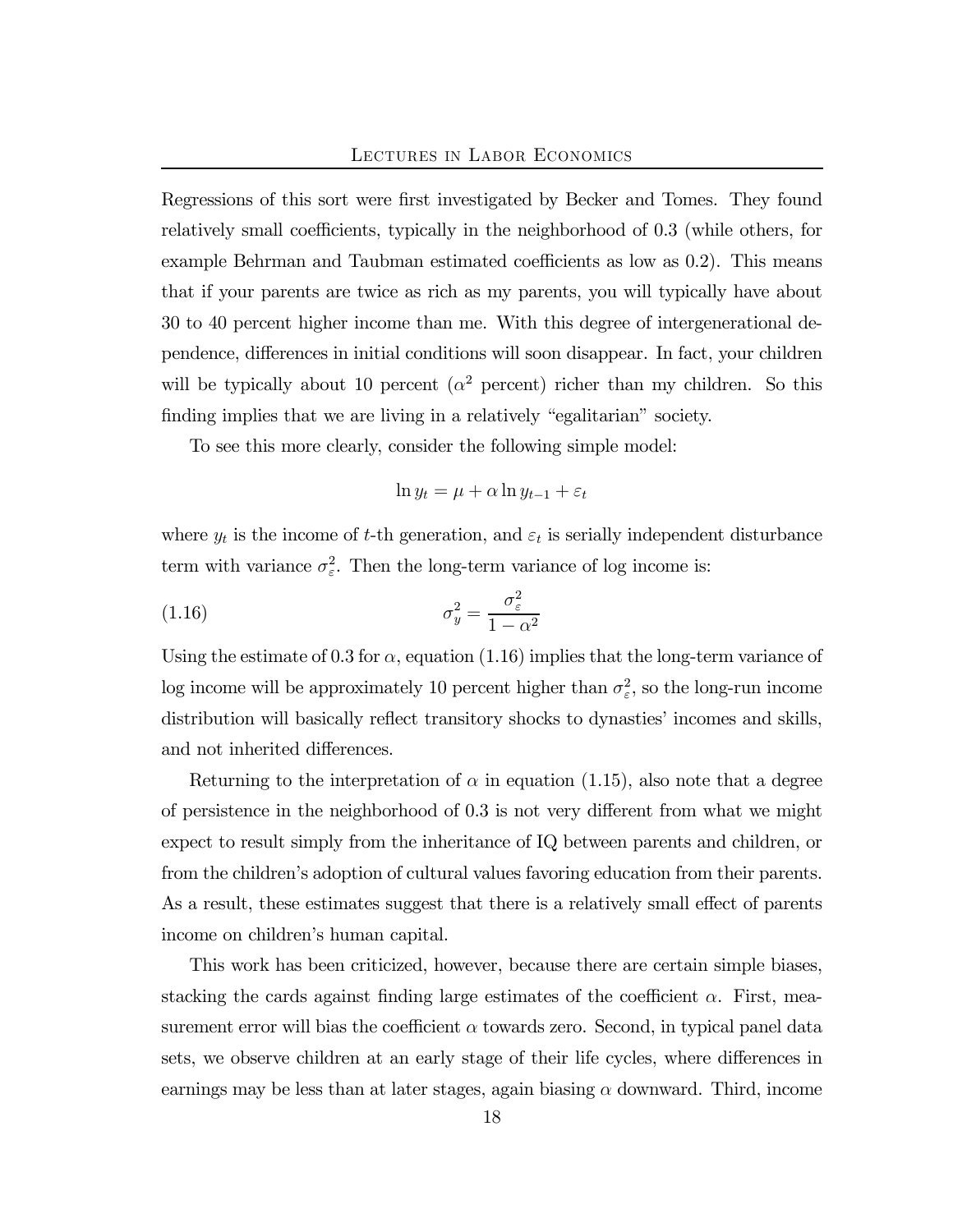mobility may be very nonlinear, with a lot of mobility among middle income families, but very little at the tails. Work by Solon and Zimmerman has dealt with the first two problems. They find that controlling for these issues increases the degree of persistence substantially to about 0.45 or even 0.55. The next figure shows Solon's baseline estimates.

| Income measure                   | <b>OLS</b> | IV      | Sample si |
|----------------------------------|------------|---------|-----------|
| Log earnings                     | 0.386      | 0.526   | 322       |
|                                  | (0.079)    | (0.135) |           |
| Log wage                         | 0.294      | 0.449   | 316       |
|                                  | (0.052)    | (0.095) |           |
| Log family income                | 0.483      | 0.530   | 313       |
|                                  | (0.069)    | (0.123) |           |
| Log (family income/poverty line) | 0.476      | 0.563   | 313       |
|                                  | (0.060)    | (0.103) |           |

TABLE  $4$ —OLS AND IV ESTIMATES OF  $\rho$  for Various SINGLE-YEAR INCOME MEASURES IN 1967

Note: Standard-error estimates are in parentheses. »

## FIGURE 1.1

A paper by Cooper, Durlauf and Johnson, in turn, finds that there is much more persistence at the top and the bottom of income distribution than at the middle.

That the difference between 0.3 and 0.55 is in fact substantial can be seen by looking at the implications of using  $\alpha = 0.55$  in (1.16). Now the long-run income distribution will be substantially more disperse than the transitory shocks. More specifically, we will have  $\sigma_y^2 \approx 1.45 \cdot \sigma_{\varepsilon}^2$ .

To deal with the second empirical issue, one needs a source of exogenous variation in incomes to implement an IV strategy. There are no perfect candidates, but some imperfect ones exist. One possibility, pursued in Acemoglu and Pischke (2001), is to exploit changes in the income distribution that have taken place over the past 30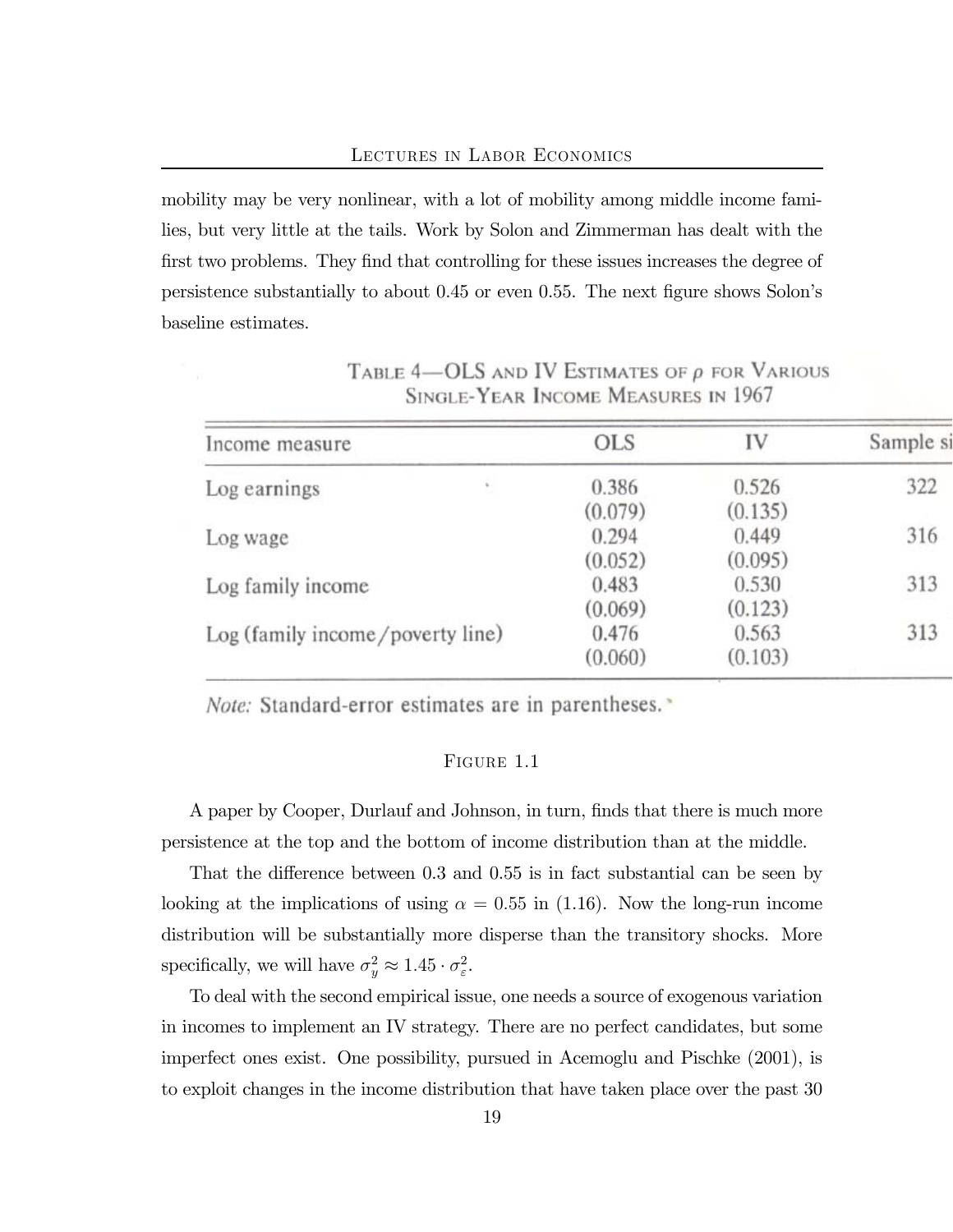years to get a source of exogenous variation in household income. The basic idea is that the rank of a family in the income distribution is a good proxy for parental human capital, and conditional on that rank, the income gap has widened over the past 20 years. Moreover, this has happened differentially across states. One can exploit this source of variation by estimating regression of the form

(1.17) 
$$
s_{iqjt} = \delta_q + \delta_j + \delta_t + \beta_q \ln y_{iqjt} + \varepsilon_{iqjt},
$$

where q denotes income quartile, j denotes region, and t denotes time.  $s_{iqjt}$  is education of individual i in income quartile q region j time t. With no effect of income on education,  $\beta_q$ 's should be zero. With credit constraints, we might expect lower quartiles to have positive  $\beta$ 's. Acemoglu and Pischke report versions of this equation using data aggregated to income quartile, region and time cells. The estimates of  $\beta$  are typically positive and significant, as shown in the next two tables.

However, the evidence does not indicate that the  $\beta$ 's are higher for lower income quartiles, which suggests that there may be more to the relationship between income and education than simple credit constraints. Potential determinants of the relationship between income and education have already been discussed extensively in the literature, but we still do not have a satisfactory understanding of why parental income may affect children's educational outcomes (and to what extent it does so).

### 8. The Ben-Porath Model

The baseline Ben-Porath model enriches the models we have seen so far by allowing human capital investments and non-trivial labor supply decisions throughout the lifetime of the individual. It also acts as a bridge to models of investment in human capital on-the-job, which we will discuss below.

Let  $s(t) \in [0,1]$  for all  $t \geq 0$ . Together with the Mincer equation (1.12) above, the Ben-Porath model is the basis of much of labor economics. Here it is sufficient to consider a simple version of this model where the human capital accumulation equation, (1.2), takes the form

(1.18) 
$$
\dot{h}(t) = \phi(s(t) h(t)) - \delta_h h(t),
$$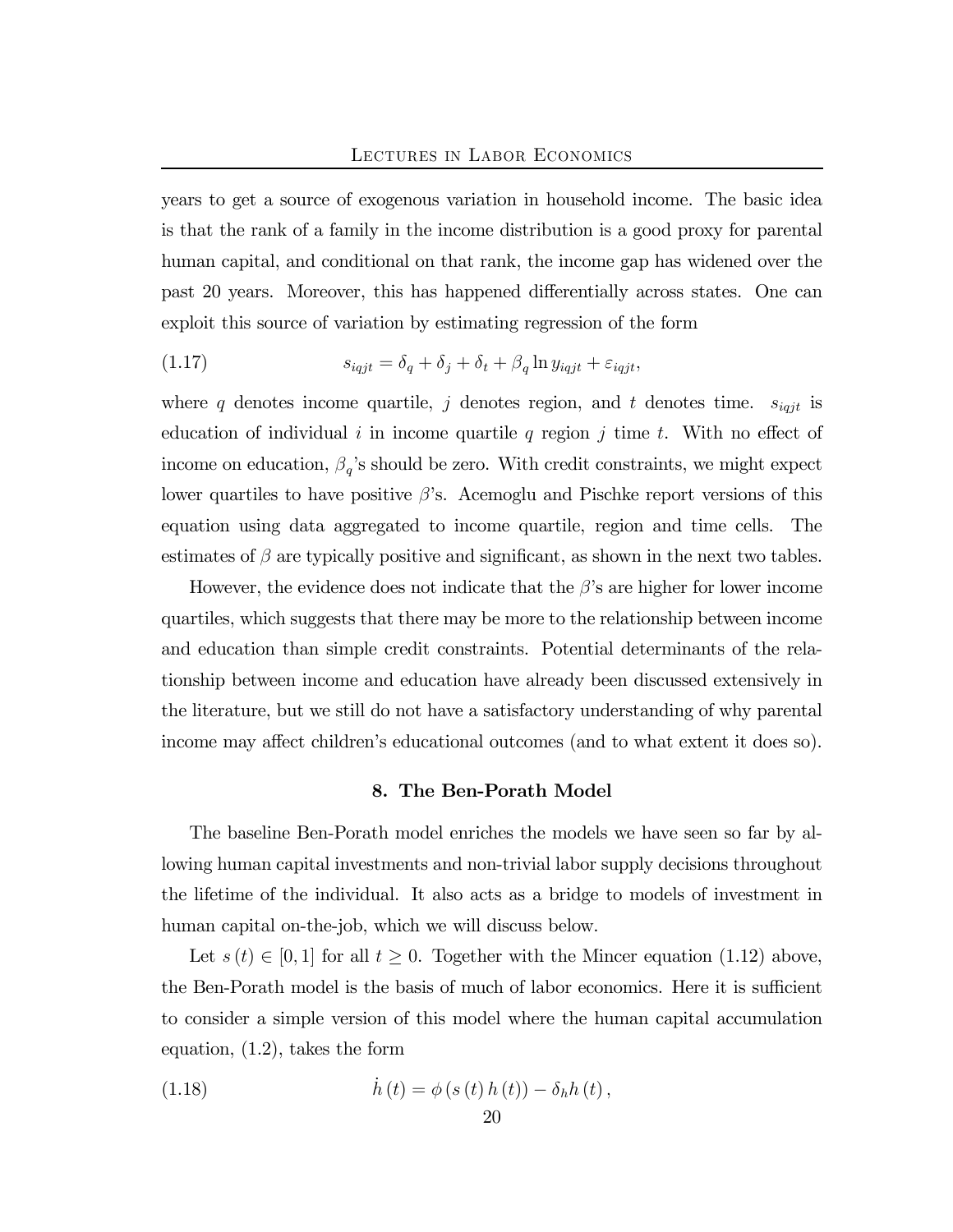### Table 4

Fixed effects regressions for the probability of attending college within two years of high school controlling for income quartile region by income quartile cells,  $1972-1992^a$ 

|                                                                  | Ever attending any college           |                  |                                         |                  | Ever attending four-year college     |                  |                                         |                  |
|------------------------------------------------------------------|--------------------------------------|------------------|-----------------------------------------|------------------|--------------------------------------|------------------|-----------------------------------------|------------------|
| Independent variable                                             | (1)                                  | (2)              | (3)                                     | (4)              | (5)                                  | (6)              | (7)                                     | (8)              |
| Log mean family<br>income<br>Return to college                   | 0.218<br>(0.101)<br>1.336<br>(0.491) | 0.107<br>(0.044) | 0.102<br>(0.044)<br>$-0.887$<br>(0.616) | 0.146<br>(0.107) | 0.212<br>(0.065)<br>0.817<br>(0.314) | 0.148<br>(0.041) | 0.142<br>(0.040)<br>$-0.994$<br>(0.556) | 0.093<br>(0.108) |
| Region effects<br>Income quartile<br>effects                     | Yes<br>Yes                           | Yes<br>Yes       | Yes<br>Yes                              | Yes<br>Yes       | Yes<br>Yes                           | Yes<br>Yes       | Yes<br>Yes                              | Yes<br>Yes       |
| Year effects<br>Income quartile<br>$\times$ Region effects       | No<br>No                             | Yes<br>No        | Yes<br>No                               | Yes<br>Yes       | No<br>No                             | Yes<br>No        | Yes<br>Yes                              | Yes<br>Yes       |
| Income quartile<br>$\times$ Year effects<br>$Region \times Year$ | No<br>No                             | No<br>No         | No<br>No                                | Yes<br>Yes       | No<br>No                             | No<br>No         | Yes<br>No                               | Yes<br>Yes       |
| effects                                                          |                                      |                  |                                         |                  |                                      |                  |                                         |                  |

aData are cell level means for 4 Census regions, 4 years, and 4 quartiles for the income of the student's family. Number of cells is 64. Dependent variable is the fraction of students enrolled in any college or in a four-year college within two years of high school graduation calculated from the NLS-72, HSB Senior and Sophomore cohorts, and the NELS. Students left high school in 1972, 1980, 1982, and 1992. Return to college is the relative wage of those with exactly 4 years of college to those with a high school degree (for workers with 1-5 years of experience) calculated from the Census for 1970, 1980, and 1990.

### FIGURE 1.2

where  $\delta_h > 0$  captures "depreciation of human capital," for example because new machines and techniques are being introduced, eroding the existing human capital of the worker. The individual starts with an initial value of human capital  $h(0)$ 0. The function  $\phi : \mathbb{R}_+ \to \mathbb{R}_+$  is strictly increasing, continuously differentiable and strictly concave. Furthermore, we simplify the analysis by assuming that this function satisfies the Inada-type conditions,

$$
\lim_{x \to 0} \phi'(x) = \infty \text{ and } \lim_{x \to h(0)} \phi'(x) = 0.
$$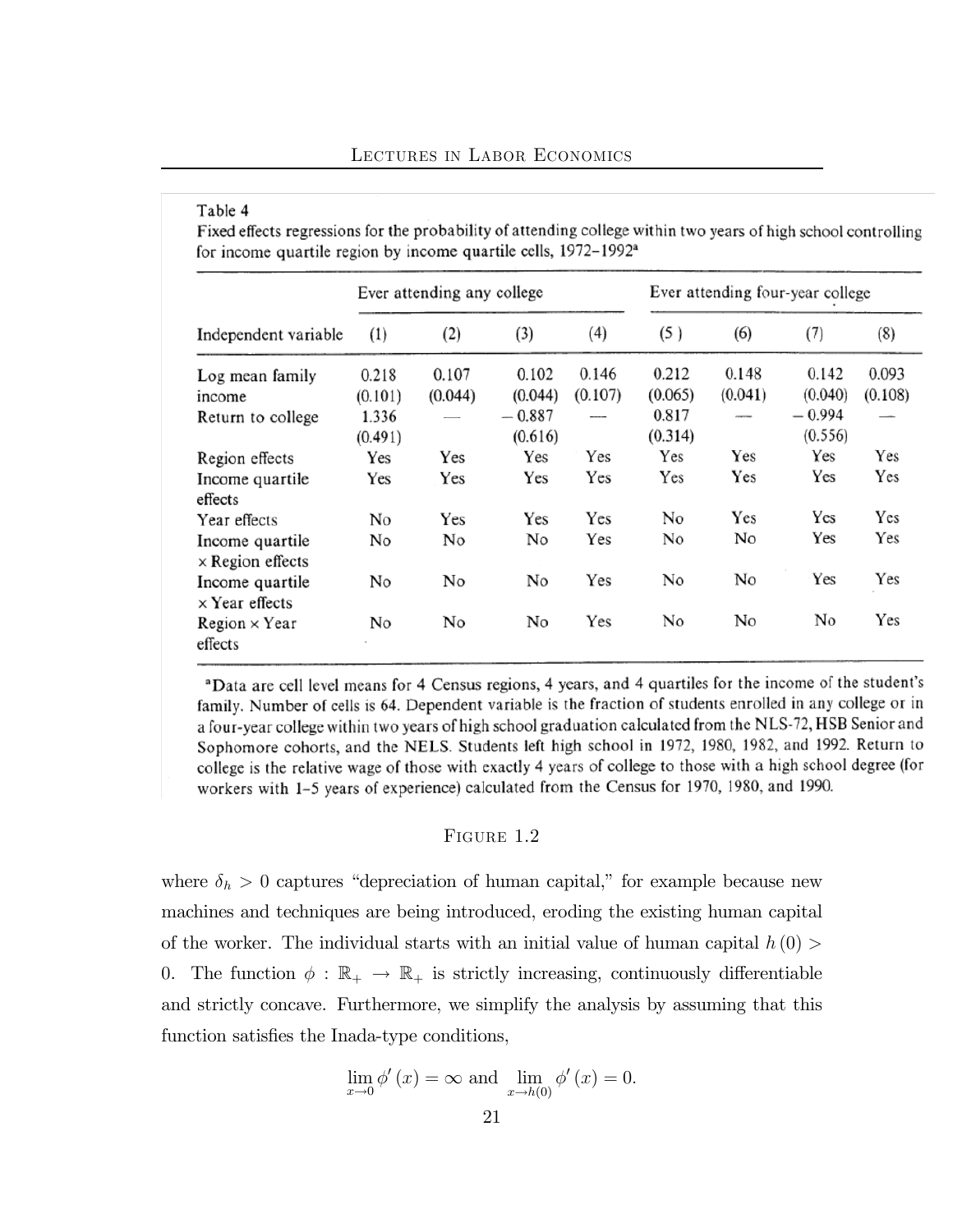The latter condition makes sure that we do not have to impose additional constraints to ensure  $s(t) \in [0,1]$ ..

Let us also suppose that there is no non-human capital component of labor, so that  $\omega(t)=0$  for all t, that  $T = \infty$ , and that there is a flow rate of death  $\nu > 0$ . Finally, we assume that the wage per unit of human capital is constant at w and the interest rate is constant and equal to r. We also normalize  $w = 1$  without loss of any generality.

Again using Theorem 1.1, human capital investments can be determined as a solution to the following problem

$$
\max \int_0^\infty \exp(-(r+\nu))(1-s(t))h(t) dt
$$

subject to (1.18).

This problem can then be solved by setting up the current-value Hamiltonian, which in this case takes the form

$$
\mathcal{H}(h, s, \mu) = (1 - s(t)) h(t) + \mu(t) (\phi(s(t) h(t)) - \delta_h h(t)),
$$

where we used  $H$  to denote the Hamiltonian to avoid confusion with human capital. The necessary conditions for an optimal solution to this problem are

$$
\mathcal{H}_s (h, s, \mu) = -h(t) + \mu(t) h(t) \phi'(s(t) h(t)) = 0
$$
  

$$
\mathcal{H}_h (h, s, \mu) = (1 - s(t)) + \mu(t) (s(t) \phi'(s(t) h(t)) - \delta_h)
$$
  

$$
= (r + \nu) \mu(t) - \mu(t)
$$

 $\lim_{t \to \infty} \exp(-(r + \nu)t) \mu(t) h(t) = 0.$ 

To solve for the optimal path of human capital investments, let us adopt the following transformation of variables:

$$
x(t) \equiv s(t) h(t).
$$

Instead of  $s(t)$  (or  $\mu(t)$ ) and  $h(t)$ , we will study the dynamics of the optimal path in  $x(t)$  and  $h(t)$ .

The first necessary condition then implies that

(1.19) 
$$
1 = \mu(t) \phi'(x(t)),
$$

22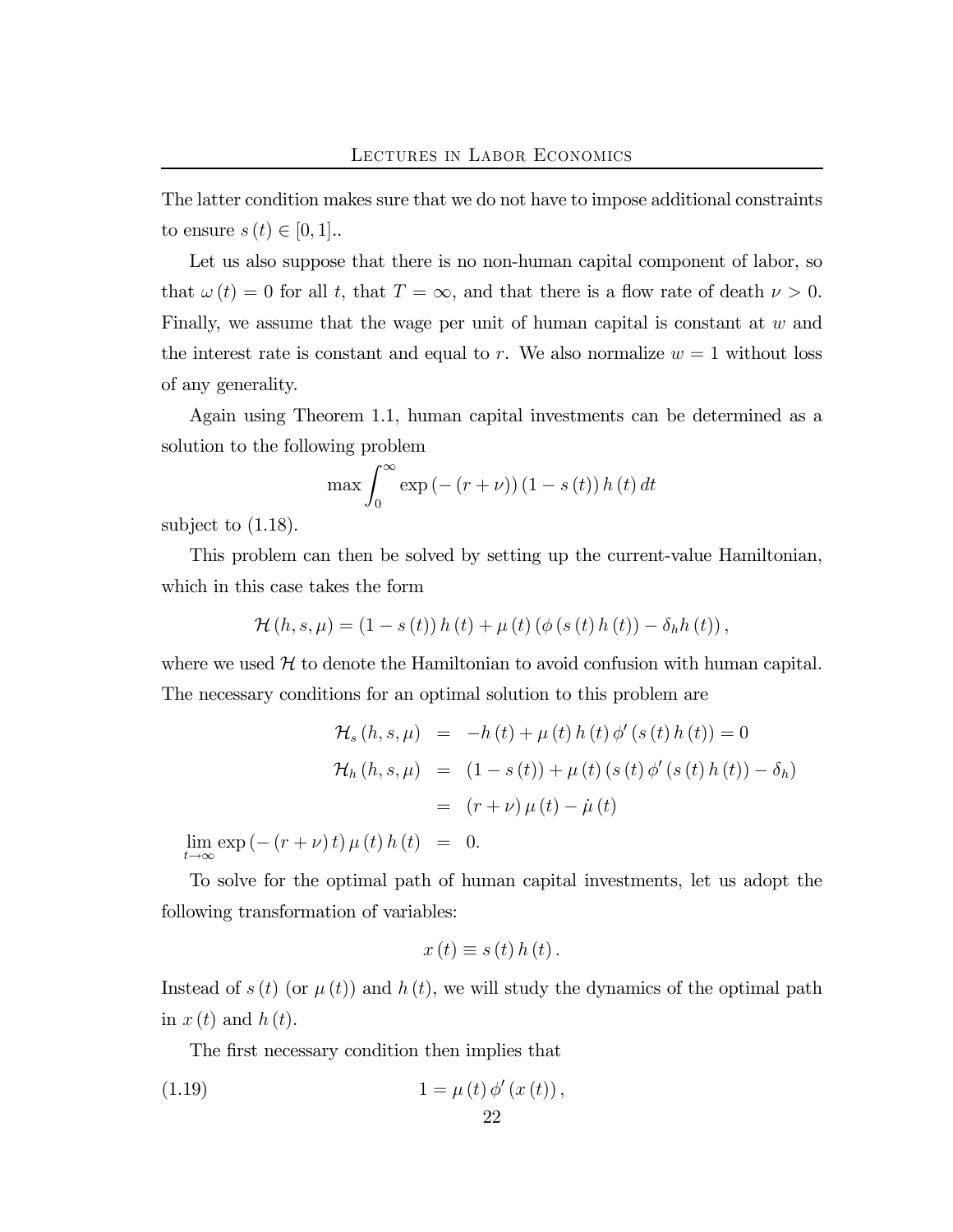while the second necessary condition can be expressed as

$$
\frac{\dot{\mu}(t)}{\mu(t)} = r + \nu + \delta_h - s(t) \phi'(x(t)) - \frac{1 - s(t)}{\mu(t)}.
$$

Substituting for  $\mu(t)$  from (1.19), and simplifying, we obtain

(1.20) 
$$
\frac{\dot{\mu}(t)}{\mu(t)} = r + \nu + \delta_h - \phi'(x(t)).
$$

The steady-state (stationary) solution of this optimal control problem involves  $\dot{\mu}(t)=0$  and  $\dot{h}(t)=0$ , and thus implies that

(1.21) 
$$
x^* = \phi'^{-1} (r + \nu + \delta_h),
$$

where  $\phi'^{-1}(\cdot)$  is the inverse function of  $\phi'(\cdot)$  (which exists and is strictly decreasing since  $\phi(\cdot)$  is strictly concave). This equation shows that  $x^* \equiv s^*h^*$  will be higher when the interest rate is low, when the life expectancy of the individual is high, and when the rate of depreciation of human capital is low.

To determine  $s^*$  and  $h^*$  separately, we set  $\dot{h}(t)=0$  in the human capital accumulation equation (1.18), which gives

(1.22) 
$$
h^* = \frac{\phi(x^*)}{\delta_h} = \frac{\phi(\phi'^{-1}(r+\nu+\delta_h))}{\delta_h}.
$$

Since  $\phi'^{-1}(\cdot)$  is strictly decreasing and  $\phi(\cdot)$  is strictly increasing, this equation implies that the steady-state solution for the human capital stock is uniquely determined and is decreasing in r,  $\nu$  and  $\delta_h$ .

More interesting than the stationary (steady-state) solution to the optimization problem is the time path of human capital investments in this model. To derive this, differentiate (1.19) with respect to time to obtain

$$
\frac{\dot{\mu}(t)}{\mu(t)} = \varepsilon_{\phi'}(x) \frac{\dot{x}(t)}{x(t)},
$$

where

$$
\varepsilon_{\phi'}(x) = -\frac{x\phi''(x)}{\phi'(x)} > 0
$$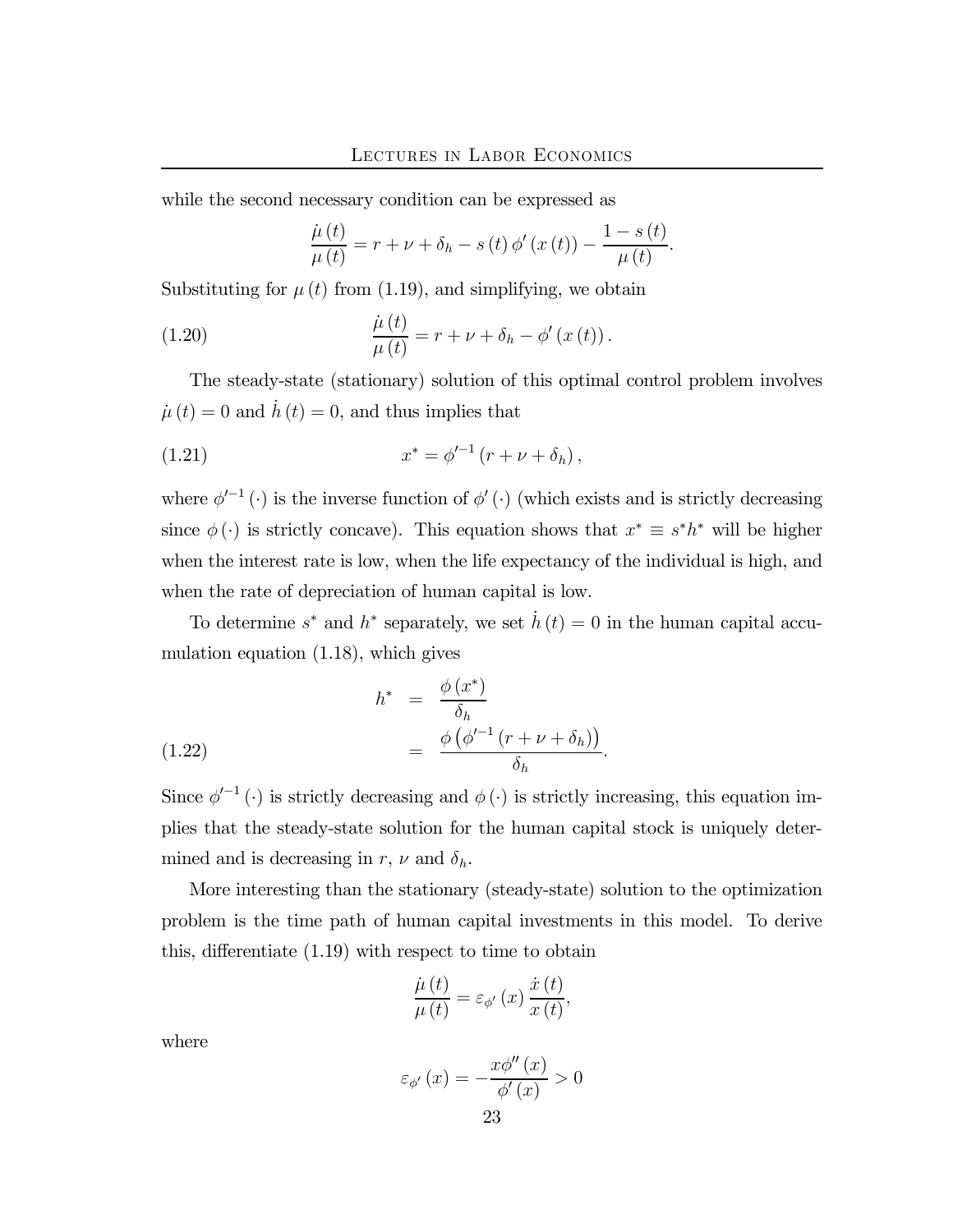is the elasticity of the function  $\phi'(\cdot)$  and is positive since  $\phi'(\cdot)$  is strictly decreasing (thus  $\phi''(\cdot) < 0$ ). Combining this equation with (1.20), we obtain

(1.23) 
$$
\frac{\dot{x}(t)}{x(t)} = \frac{1}{\varepsilon_{\phi'}(x(t))} (r + \nu + \delta_h - \phi'(x(t))).
$$

Figure 1.4 plots (1.18) and (1.23) in the h-x space. The upward-sloping curve corresponds to the locus for  $\dot{h}(t)=0$ , while (1.23) can only be zero at  $x^*$ , thus the locus for  $\dot{x}(t)=0$  corresponds to the horizontal line in the figure. The arrows of motion are also plotted in this phase diagram and make it clear that the steady-state solution  $(h^*, x^*)$  is globally saddle-path stable, with the stable arm coinciding with the horizontal line for  $\dot{x}(t)=0$ . Starting with  $h(0) \in (0, h^*)$ , s (0) jumps to the level necessary to ensure  $s(0) h(0) = x^*$ . From then on,  $h(t)$  increases and  $s(t)$  decreases so as to keep  $s(t) h(t) = x^*$ . Therefore, the pattern of human capital investments implied by the Ben-Porath model is one of high investment at the beginning of an individual's life followed by lower investments later on.

In our simplified version of the Ben-Porath model this all happens smoothly. In the original Ben-Porath model, which involves the use of other inputs in the production of human capital and finite horizons, the constraint for  $s(t) \leq 1$  typically binds early on in the life of the individual, and the interval during which  $s(t)=1$ can be interpreted as full-time schooling. After full-time schooling, the individual starts working (i.e.,  $s(t) < 1$ ). But even on-the-job, the individual continues to accumulate human capital (i.e.,  $s(t) > 0$ ), which can be interpreted as spending time in training programs or allocating some of his time on the job to learning rather than production. Moreover, because the horizon is finite, if the Inada conditions were relaxed, the individual could prefer to stop investing in human capital at some point. As a result, the time path of human capital generated by the standard Ben-Porath model may be hump-shaped, with a possibly declining portion at the end. Instead, the path of human capital (and the earning potential of the individual) in the current model is always increasing as shown in Figure 1.5.

The importance of the Ben-Porath model is twofold. First, it emphasizes that schooling is not the only way in which individuals can invest in human capital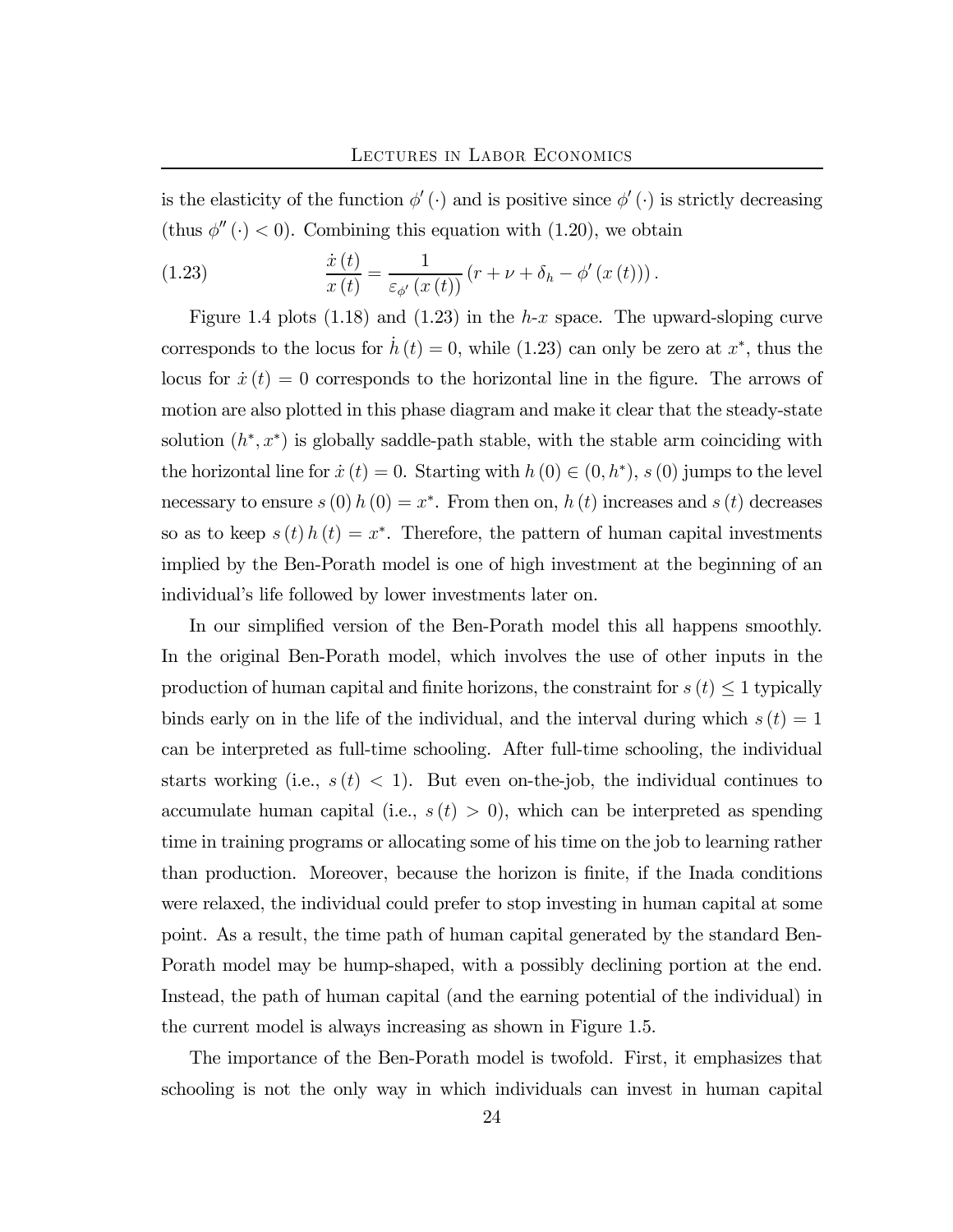and there is a continuity between schooling investments and other investments in human capital. Second, it suggests that in societies where schooling investments are high we may also expect higher levels of on-the-job investments in human capital. Thus there may be systematic mismeasurement of the amount or the quality human capital across societies.

This model also provides us with a useful way of thinking of the lifecycle of the individual, which starts with higher investments in schooling, and then there is a period of "full-time" work (where  $s(t)$  is high), but this is still accompanied by investment in human capital and thus increasing earnings. The increase in earnings takes place at a slower rate as the individual ages. There is also some evidence that earnings may start falling at the very end of workers' careers, though this does not happen in the simplified version of the model presented here (how would you modify it to make sure that earnings may fall in equilibrium?).

The available evidence is consistent with the broad patterns suggested by the model. Nevertheless, this evidence comes from cross-sectional age-experience profiles, so it has to be interpreted with some caution (in particular, the decline at the very end of an individual's life cycle that is found in some studies may be due to "selection," as the higher-ability workers retire earlier).

Perhaps more worrisome for this interpretation is the fact that the increase in earnings may reflect not the accumulation of human capital due to investment, but either:

- (1) simple age effects; individuals become more productive as they get older. Or
- (2) simple experience effects: individuals become more productive as they get more experienced–this is independent of whether they choose to invest or not.

It is difficult to distinguish between the Ben-Porath model and the second explanation. But there is some evidence that could be useful to distinguish between age effects vs. experience effects (automatic or due to investment).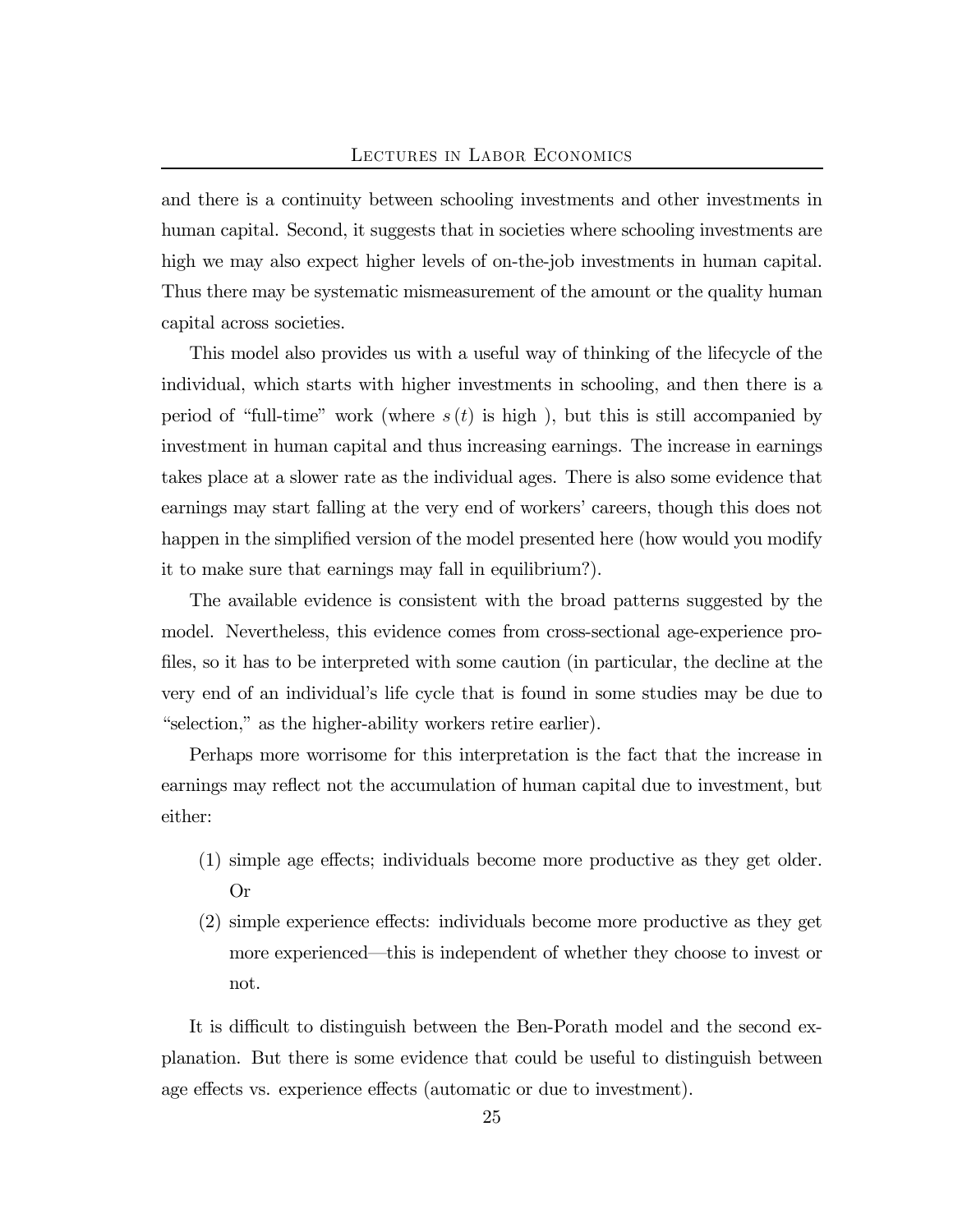Josh Angrist's paper on Vietnam veterans basically shows that workers who served in the Vietnam War lost the experience premium associated with the years they served in the war. This is shown in the next figure.

Presuming that serving in the war has no productivity effects, this evidence suggests that much of the age-earnings profiles are due to experience not simply due to age. Nevertheless, this evidence is consistent both with direct experience effects on worker productivity, and also a Ben Porath type explanation where workers are purposefully investing in their human capital while working, and experience is proxying for these investments.

### 9. Selection and Wages–The One-Factor Model

Issues of selection bias arise often in the analysis of education, migration, labor supply, and sectoral choice decisions. This section illustrates the basic issues of selection using a single-index model, where each individual possesses a one-dimensional skill. Richer models, such as the famous Roy model of selection, incorporate multidimensional skills. While models with multi-dimensional skills make a range of additional predictions, the major implications of selection for interpreting wage differences across different groups can be derived using the single-index model.

Suppose that individuals are distinguished by an unobserved type, z, which is assumed to be distributed uniformly between 0 and 1. Individuals decide whether to obtain education, which costs c. The wage of an individual of type z when he has no education is

$$
w_{0}\left( z\right) =z
$$

and when he obtains education, it is

(1.24) 
$$
w_1(z) = \alpha_0 + \alpha_1 z,
$$

where  $\alpha_0 > 0$  and  $\alpha_1 > 1$ .  $\alpha_0$  is the main effect of education on earnings, which applies irrespective of ability, whereas  $\alpha_1$  interacts with ability. The assumption that  $\alpha_1 > 1$  implies that education is complementary to ability, and will ensure that high-ability individuals are "positively selected" into education.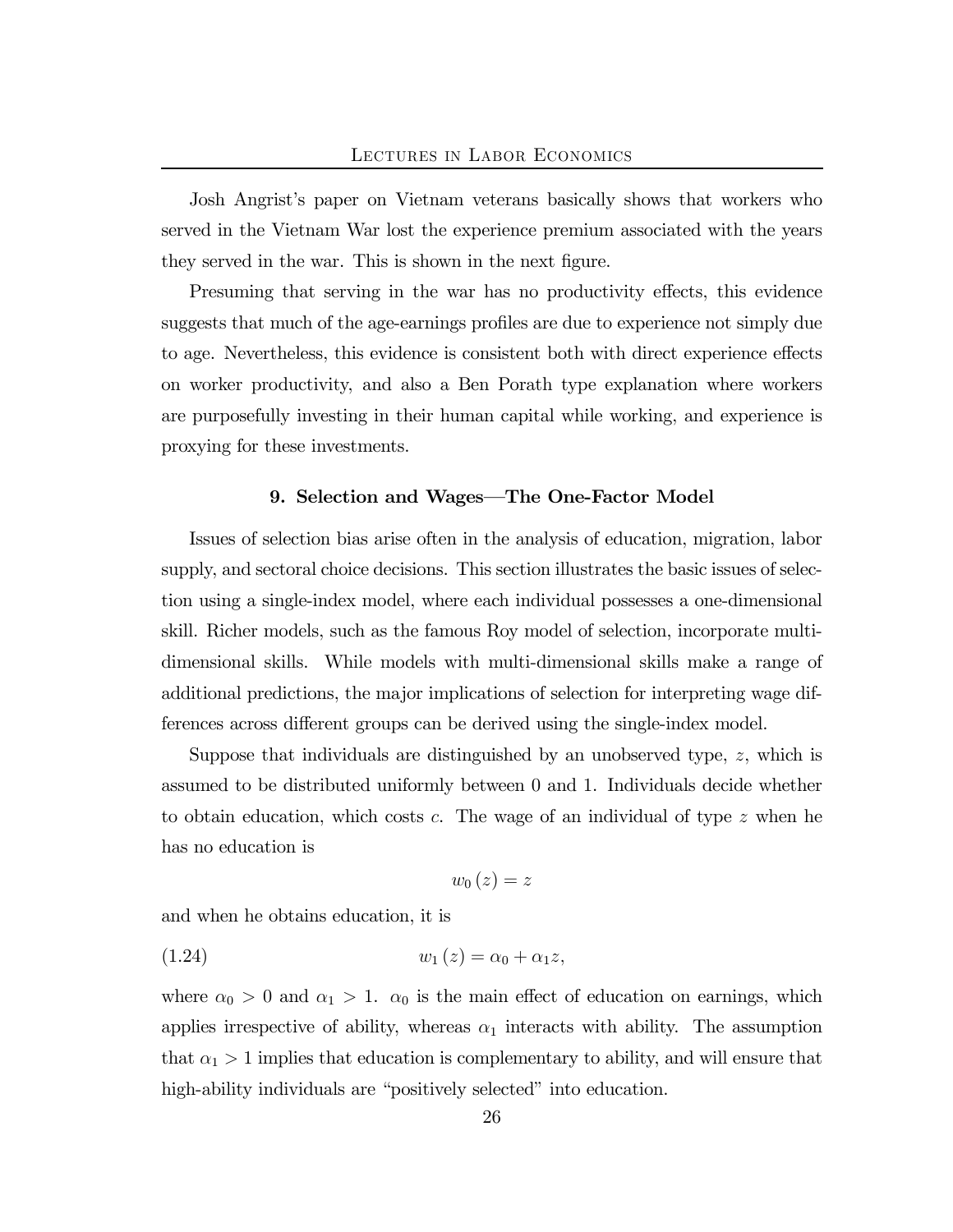Individuals make their schooling choices to maximize income. It is straightforward to see that all individuals of type  $z \geq z^*$  will obtain education, where

$$
z^* \equiv \frac{c - \alpha_0}{\alpha_1 - 1},
$$

which, to make the analysis interesting, we assume lies between 0 and 1. Figure 1.7 gives the wage distribution in this economy.

Now let us look at mean wages by education group. By standard arguments, these are

$$
\bar{w}_0 = \frac{c - \alpha_0}{2(\alpha_1 - 1)}
$$

$$
\bar{w}_1 = \alpha_0 + \alpha_1 \frac{\alpha_1 - 1 + c - \alpha_0}{2(\alpha_1 - 1)}
$$

It is clear that  $\bar{w}_1 - \bar{w}_0 > \alpha_0$ , so the wage gap between educated and uneducated groups is greater than the main effect of education in equation (1.24)—since  $\alpha_1-1$  > 0. This reflects two components. First, the return to education is not  $\alpha_0$ , but it is  $\alpha_0 + \alpha_1 \cdot z$  for individual z. Therefore, for a group of mean ability  $\bar{z}$ , the return to education is

$$
w_1(\bar{z})-w_0(\bar{z})=\alpha_0+(\alpha_1-1)\,\bar{z},
$$

which we can simply think of as the return to education evaluated at the mean ability of the group.

But there is one more component in  $\bar{w}_1 - \bar{w}_0$ , which results from the fact that the average ability of the two groups is not the same, and the earning differences resulting from this ability gap are being counted as part of the returns to education. In fact, since  $\alpha_1 - 1 > 0$ , high-ability individuals are selected into education increasing the wage differential. To see this, rewrite the observed wage differential as follows

$$
\bar{w}_1 - \bar{w}_0 = \alpha_0 + (\alpha_1 - 1) \left[ \frac{c - \alpha_0}{2(\alpha_1 - 1)} \right] + \frac{\alpha_1}{2}
$$

Here, the first two terms give the return to education evaluated at the mean ability of the uneducated group. This would be the answer to the counter-factual question of how much the earnings of the uneducated group would increase if they were to obtain education. The third term is the additional effect that results from the fact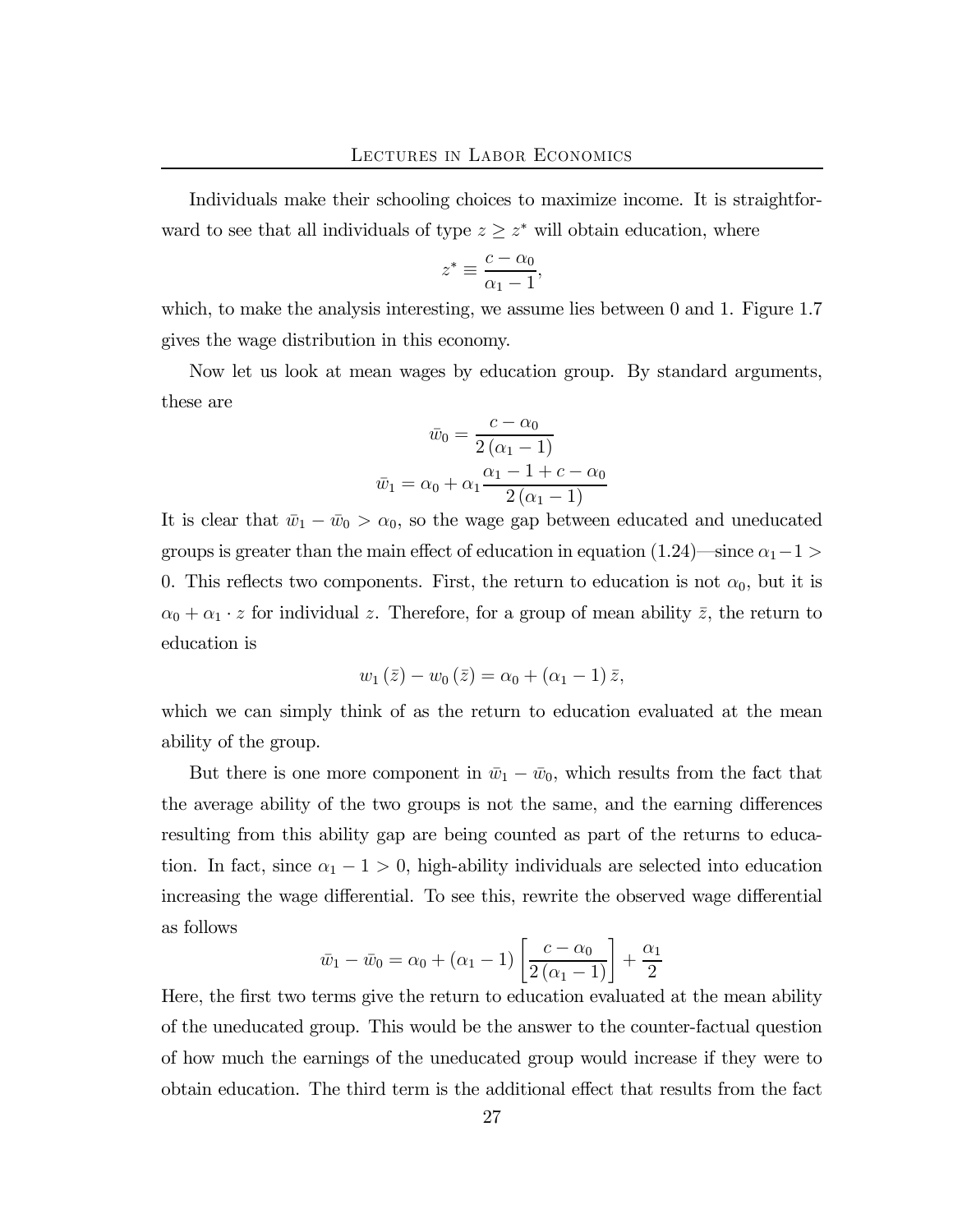that the two groups do not have the same ability level. It is therefore the selection effect. Alternatively, we could have written

$$
\bar{w}_1 - \bar{w}_0 = \alpha_0 + (\alpha_1 - 1) \left[ \frac{\alpha_1 - 1 + c - \alpha_0}{2(\alpha_1 - 1)} \right] + \frac{1}{2}
$$

,

where now the first two terms give the return to education evaluated at the mean ability of the educated group, which is greater than the return to education evaluated at the mean ability level of the uneducated group. So the selection effect is somewhat smaller, but still positive.

This example illustrates how looking at observed averages, without taking selection into account, may give misleading results, and also provides a simple example of how to think of decisions in the presence of this type of heterogeneity.

It is also interesting to note that if  $\alpha_1 < 1$ , we would have negative selection into education, and observed returns to education would be less than the true returns. The case of  $\alpha_1$  < 1 appears less plausible, but may arise if high ability individuals do not need to obtain education to perform certain tasks.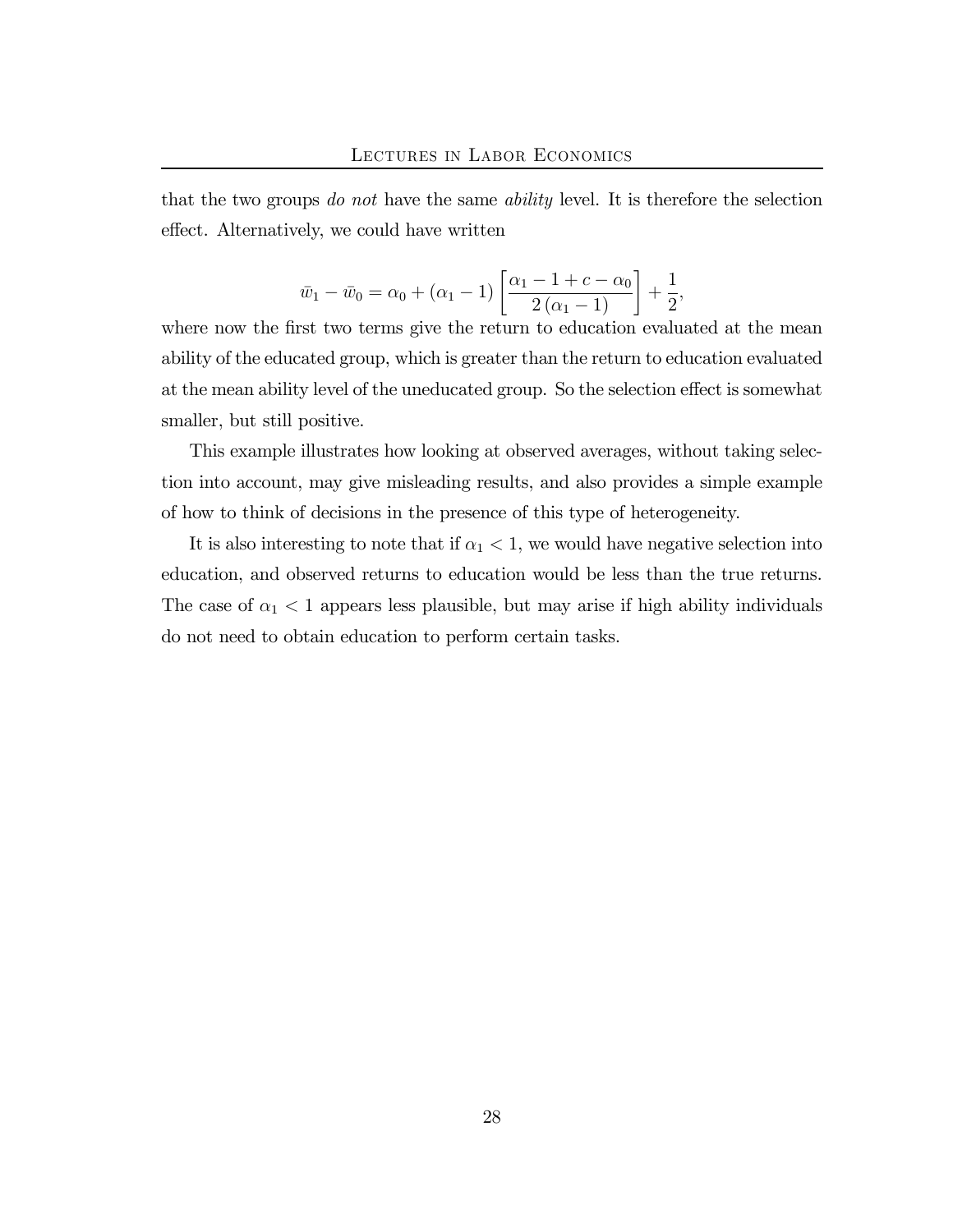#### Table 5

Fixed effects regressions for the probability of attending college within two years of high school effects by income quartile region by income quartile cells, 1972-1992<sup>a</sup>

|                                                            | Ever attending any college |                  |                     |                          | Ever attending four-year college |                   |                     |                     |
|------------------------------------------------------------|----------------------------|------------------|---------------------|--------------------------|----------------------------------|-------------------|---------------------|---------------------|
| Independent variable                                       | (1)                        | (2)              | (3)                 | (4)                      | (5)                              | (6)               | (7)                 | (8)                 |
| Log mean family<br>income<br>Ouartile 1                    | 0.018<br>(0.143)           | 0.154<br>(0.056) | 0.139<br>(0.064)    | $-0.039$<br>(0.187)      | 0.010<br>(0.085)                 | 0.108<br>(0.052)  | 0.064<br>(0.053)    | $-0.016$<br>(0.190) |
| Log mean family<br>income<br><b>Ouartile 2</b>             | 0.229<br>(0.258)           | 0.189<br>(0.113) | 0.167<br>(0.117)    | 0.201<br>(0.334)         | 0.151<br>(0.153)                 | 0.128<br>(0.105)  | 0.087<br>(0.101)    | $-0.205$<br>(0.339) |
| Log mean family<br>income<br>Ouartile 3                    | 0.617<br>(0.273)           | 0.161<br>(0.116) | 0.148<br>(0.129)    | 0.328<br>(0.283)         | 0.428<br>(0.162)                 | 0.174<br>(0.107)  | 0.150<br>(0.112)    | $-0.039$<br>(0.287) |
| Log mean family<br>income<br><b>Ouartile 4</b>             | 0.405<br>(0.152)           | 0.012<br>(0.071) | $-0.005$<br>(0.072) | 0.231<br>(0.132)         | 0.392<br>(0.092)                 | 0.212<br>(0.066)  | 0.183<br>(0.063)    | 0.147<br>(0.134)    |
| Return to college<br>Quartile 1                            | 0.691<br>(1.052)           |                  | $-1.049$<br>(0.759) |                          | $-0.053$<br>(0.623)              |                   | $-1.577$<br>(0.659) |                     |
| Return to college<br>Quartile 2                            | 1.144<br>(0.938)           |                  | $-1.032$<br>(0.726) |                          | 0.599<br>(0.556)                 |                   | - 1.121<br>(0.630)  |                     |
| Return to college<br>Quartile 3                            | 0.481<br>(1.050)           |                  | $-0.963$<br>(0.722) | $\overline{\phantom{a}}$ | 0.171<br>(0.622)                 |                   | $-1.115$<br>(0.627) |                     |
| Return to college<br>Quartile 4                            | 1.367<br>(0.952)           |                  | $-0.438$<br>(0.723) | $\overline{\phantom{a}}$ | 1.304<br>(0.564)                 |                   | $-0.226$<br>(0.627) |                     |
| Region effects<br>Income quartile<br>effects               | Yes<br>Yes                 | Yes<br>Yes       | Yes<br>Yes          | Yes<br>Yes               | Yes<br>Yes                       | Yes<br>Yes        | Yes<br>Yes          | Yes<br>Yes          |
| Year effects<br>Income quartile<br>$\times$ Region effects | No<br>No                   | Yes<br>No        | <b>Yes</b><br>No    | Yes<br>Yes               | No<br>No                         | Yes<br><b>Yes</b> | Yes<br>Yes          | Yes<br>Yes          |
| Income quartile<br>$\times$ Year effects                   | No                         | No               | No                  | Yes                      | No                               | Yes               | Yes                 | Yes                 |
| $Region \times Year$<br>effects                            | No                         | No               | No                  | Yes                      | No                               | No                | No                  | Yes                 |

a Data are cell level means for 4 Census regions, 4 years, and 4 quartiles for the income of the student's family. Number of cells is 64. Dependent variable is the fraction of students enrolled in any college or in a four-year college within two years of high school graduation calculated from the NLS-72, HSB Senior and Sophomore cohorts, and the NELS. Students left high school in 1972, 1980, 1982, and 1992. Return to college is the relative wage of those with exactly 4 years of college to those with a high school degree (for workers with 1-5 years of experience) calculated from the Census for 1970, 1980, and 1990.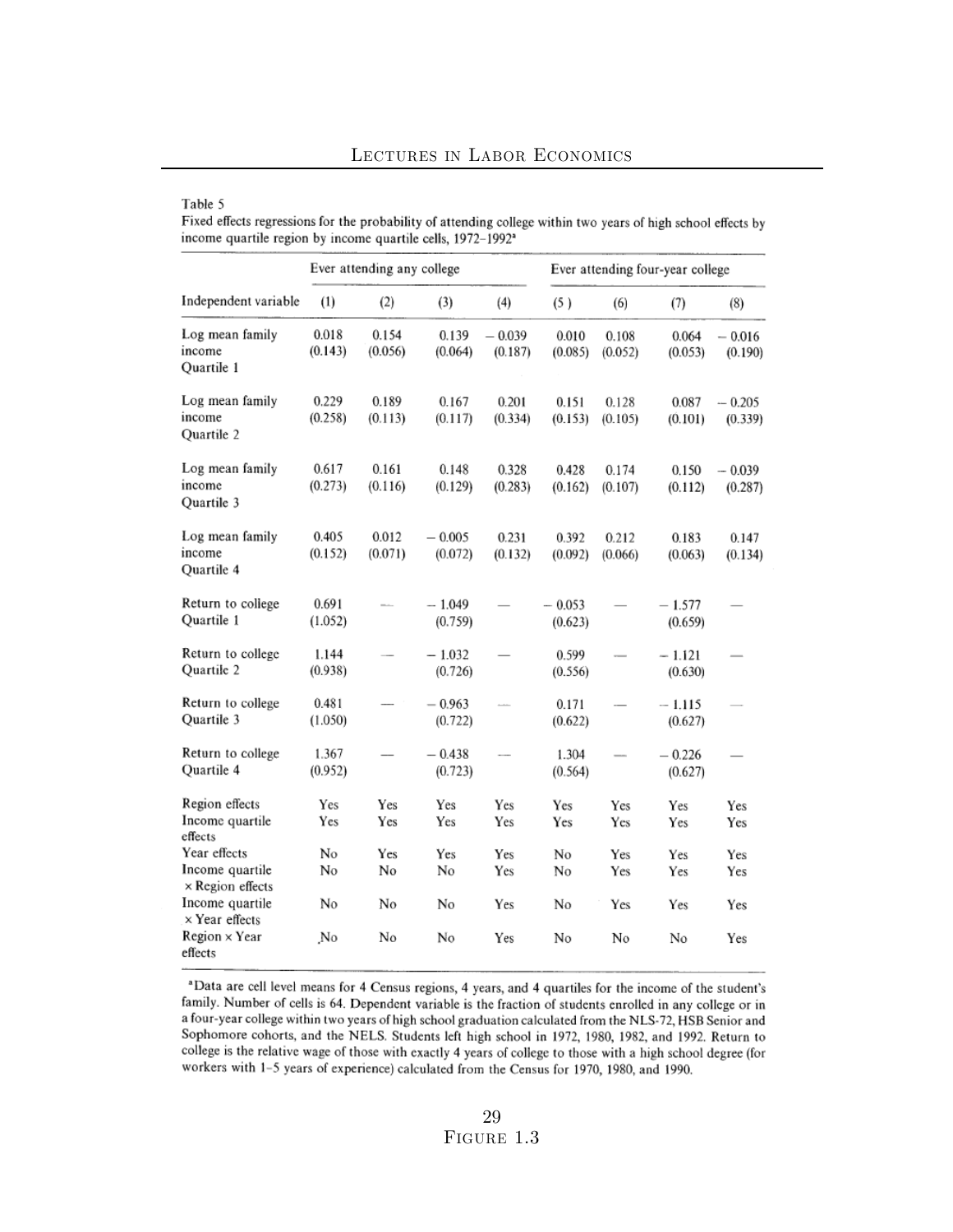

Figure 1.4. Steady state and equilibrium dynamics in the simplified Ben Porath model.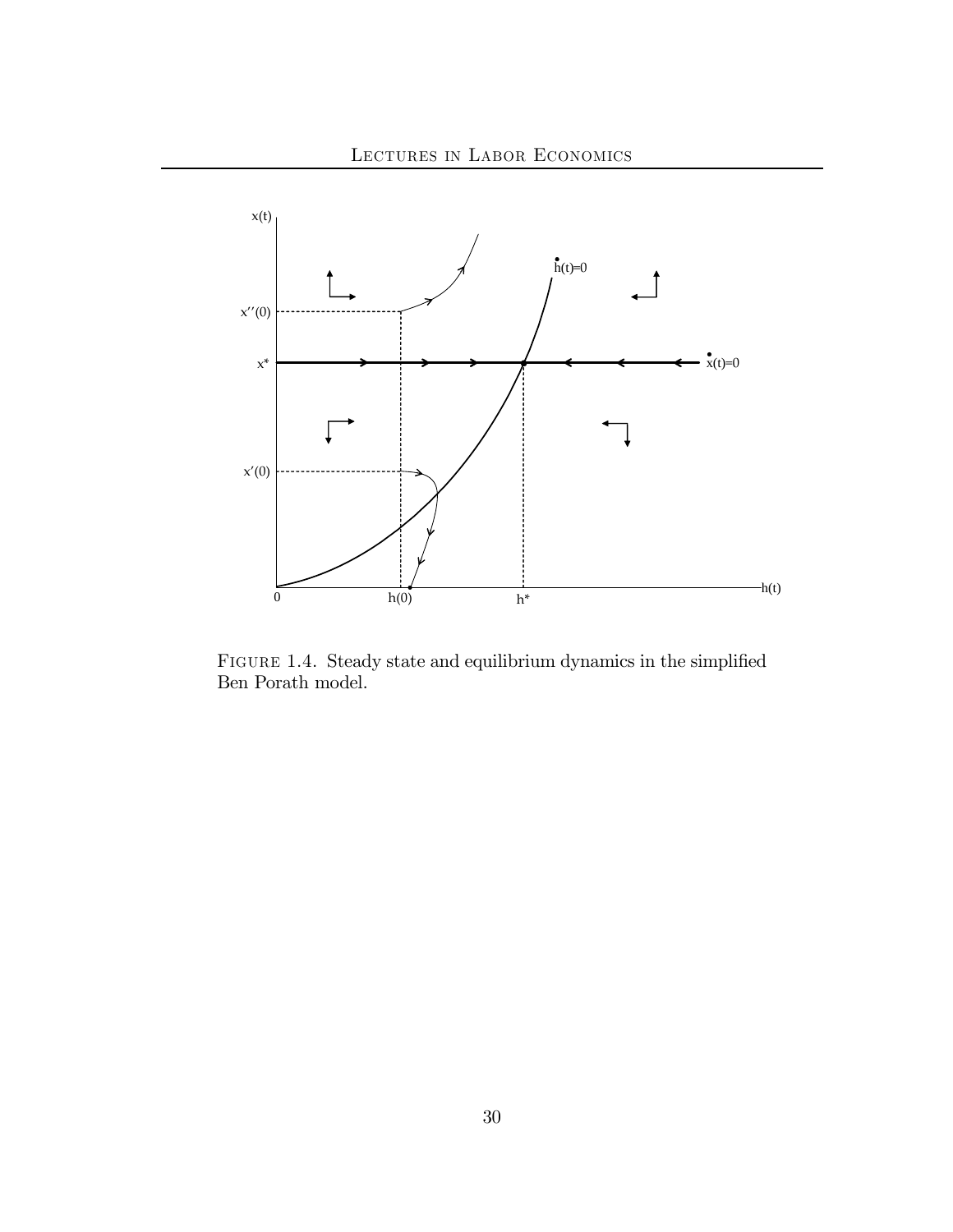

FIGURE 1.5. Time path of human capital investments in the simplified Ben Porath model.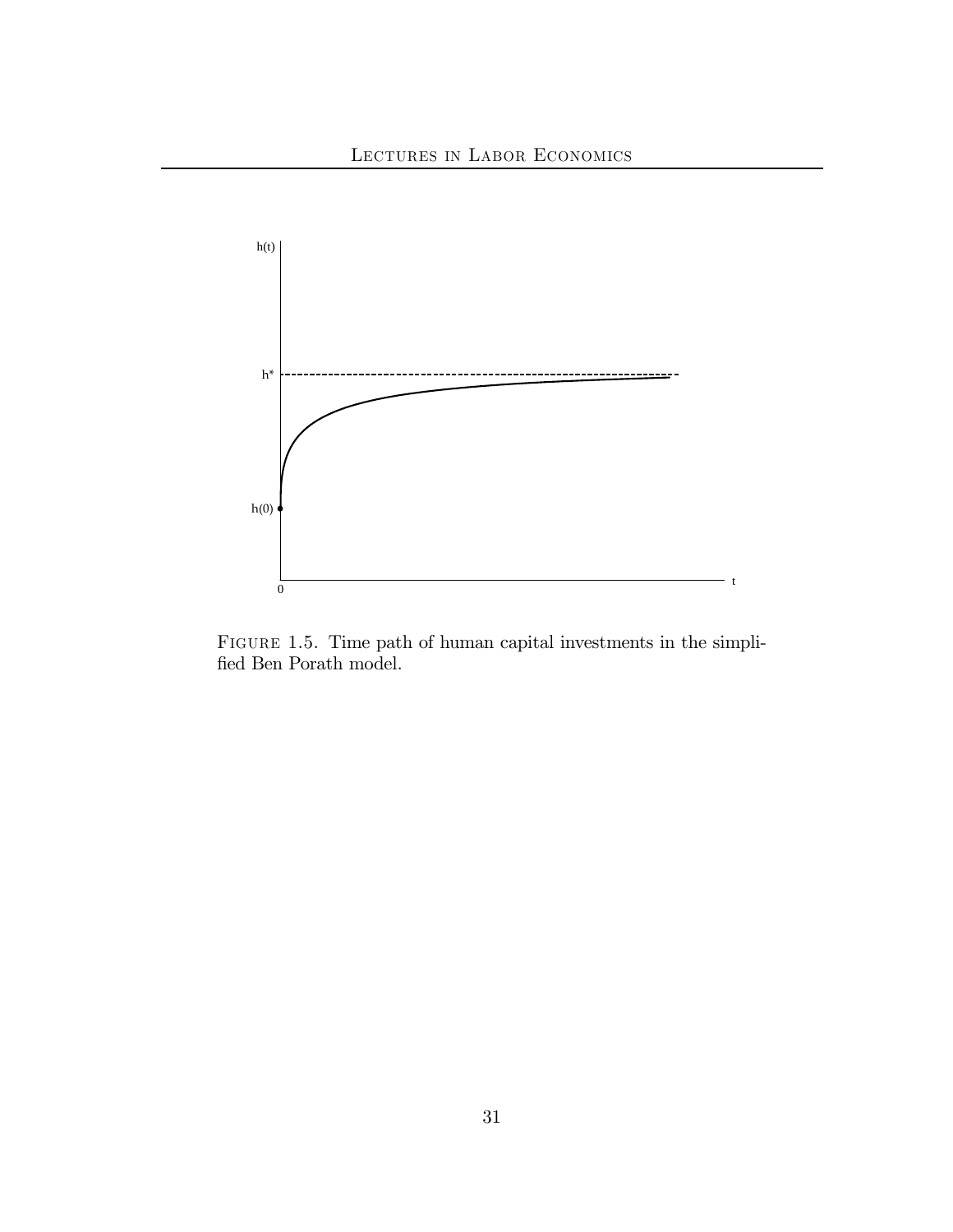

Notes: The figure plots mean W-2 compensation in 1981-84 against probabilities of veteran status by cohort and groups of five consecutive lottery numbers for white men born 1950-53. Plotted points consist of the average residuals (over four years of earnings) from regressions on period and cohort effects. The slope of the least squares regression line drawn through the points is  $-2,384$  with a standard error of 778, and is an estimate of  $\alpha$  in the equation

$$
\bar{y}_{ctj} = \beta_c + \delta_t + \hat{p}_{cj} \alpha + \bar{u}_{ctj}.
$$

FIGURE 3. EARNINGS AND THE PROBABILITY OF VETERAN STATUS BY LOTTERY NUMBER

FIGURE 1.6